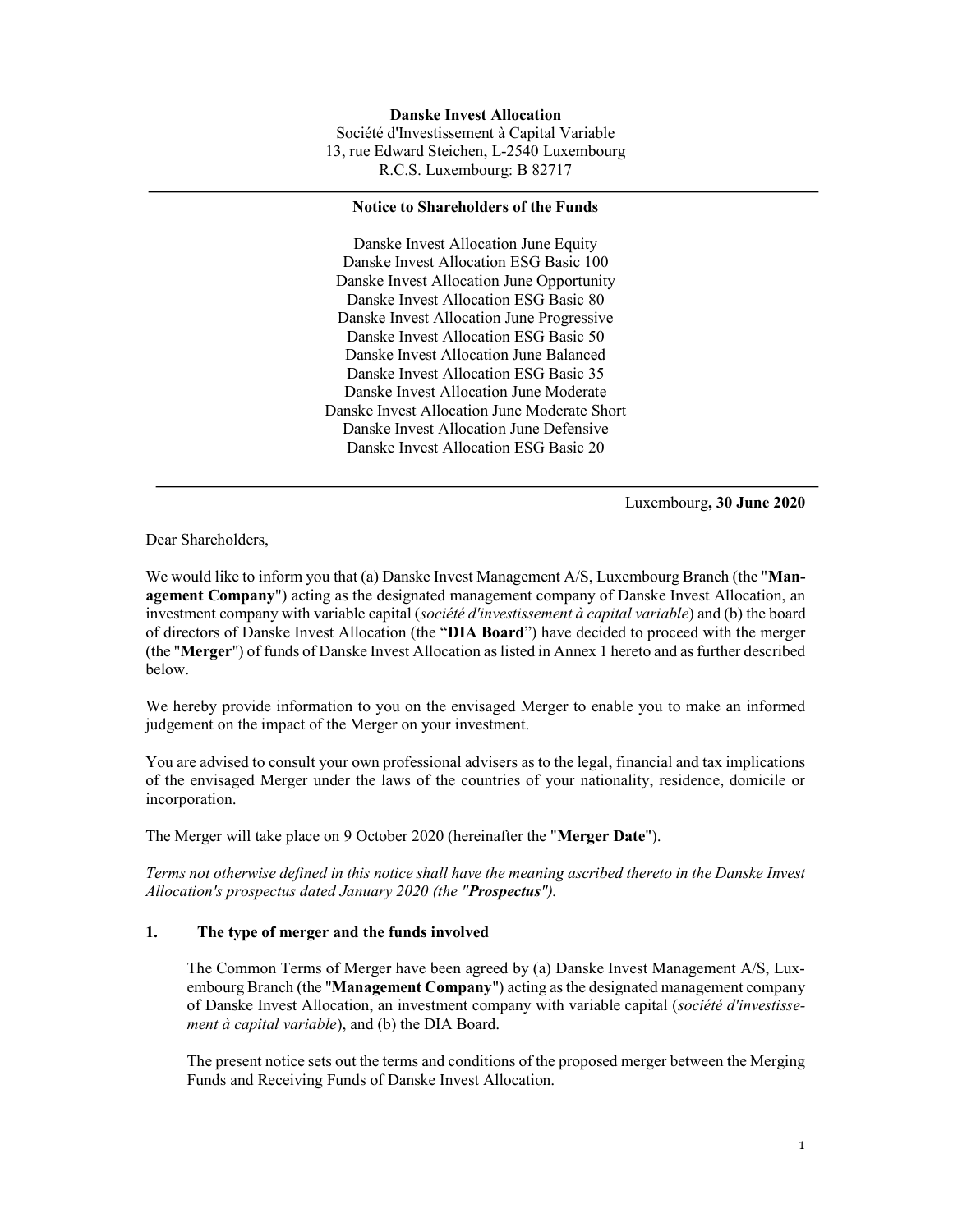The merging funds (the "Merging Fund(s)") and receiving funds (the "Receiving Fund(s)"), collectively the "Funds" are listed as follows;

| <b>Merging Funds</b>                            |             | <b>Receiving Funds</b>                 |
|-------------------------------------------------|-------------|----------------------------------------|
| Danske Invest Allocation June Equity            | merges with | Danske Invest Allocation ESG Basic 100 |
| Danske Invest Allocation June Opportunity       | merges with | Danske Invest Allocation ESG Basic 80  |
| Danske Invest Allocation June Progressive       | merges with | Danske Invest Allocation ESG Basic 50  |
| Danske Invest Allocation June Balanced          | merges with | Danske Invest Allocation ESG Basic 35  |
| Danske Invest Allocation June Moderate          |             |                                        |
| Danske Invest Allocation June Moderate<br>Short | merges with | Danske Invest Allocation ESG Basic 20  |
| Danske Invest Allocation June Defensive         |             |                                        |

The mergers shall be effected in accordance with Article 1(20)(a) and Chapter 8 of the Law of 17 December 2010 relating to undertakings for collective investment (the "2010 Law") whereby each Merging Fund, on being dissolved without going into liquidation, will transfer all of its assets and liabilities to the corresponding Receiving Fund, in exchange for the issue to the shareholders of the Merging Fund shares of the Receiving Fund.

Both the Merging Funds and the Receiving Funds are existing funds in Danske Invest Allocation. There will be no change to the Management Company, Depositary or Registrar Agent, as a result of the merger. The main features of each Receiving Fund are similar as the Merging Fund that merges therewith. Material differences are shown in Annex 1 to this notice.

# 2. Background and rationale for the merger

The DIA Board and the Management Company have decided to merge the Merging Funds into the Receiving Funds in order to align and rationalise the fund offering of Danske Invest Allocation and optimise the Luxembourg product range of Danske Group.

The DIA Board and the Management Company consider that the Merging Funds have not sufficient investor demand and size to continue to operate in an economically efficient manner and that the merger of the Merging Funds into the Receiving Funds will increase efficient fund management.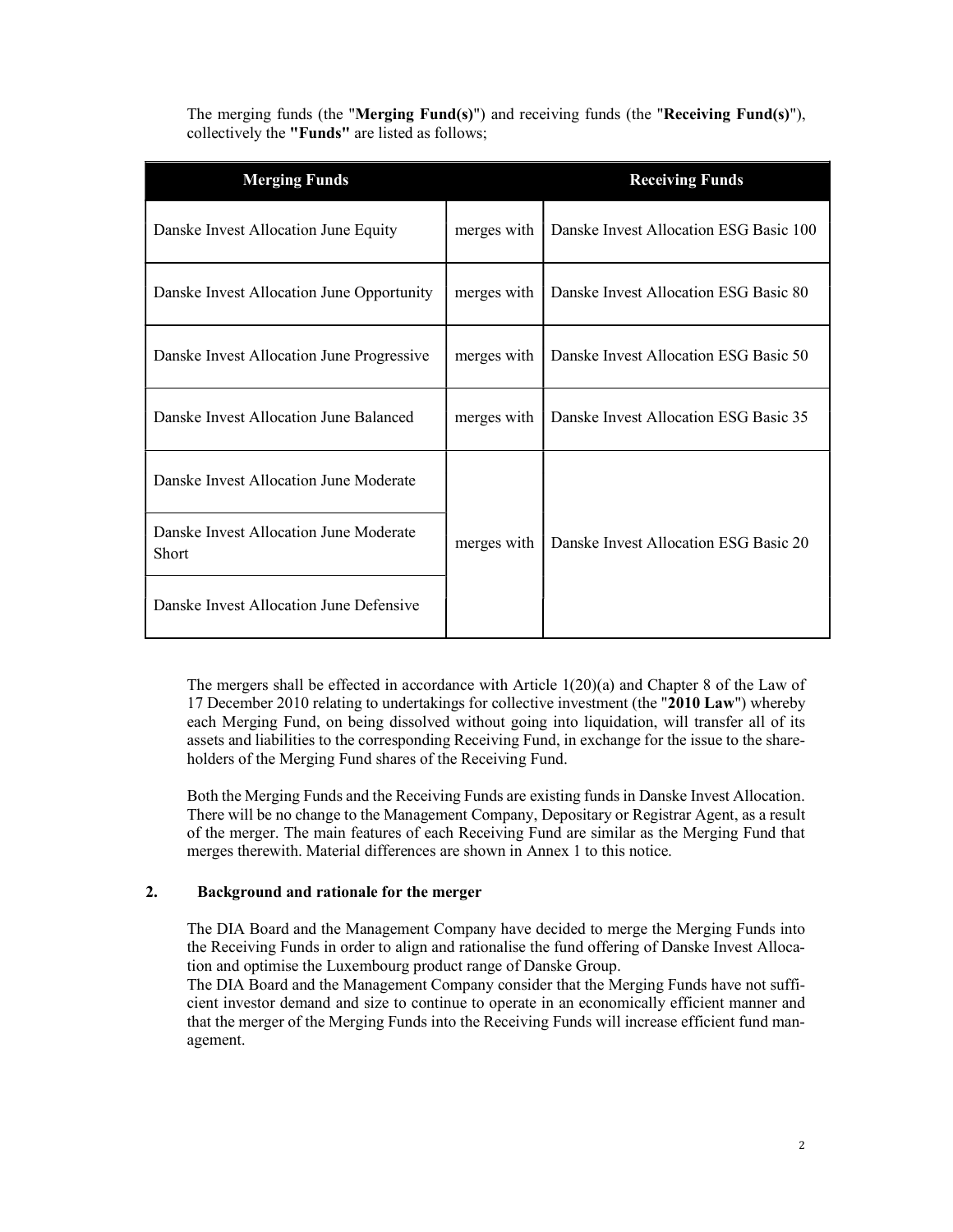### 3. Impact of merger on shareholders of the Merging and Receiving Funds

For shareholders of the Merging Funds, the merger will result in such shareholders being, as of Merger Date, shareholders of the corresponding Receiving Funds. The merger will be binding on all shareholders of the Merging Funds who have not exercised the right to request redemption or switch in accordance with section 7.

Specifically, the merger of each Merging Fund into the corresponding Receiving Fund will have the following consequences:

- i. all the assets and liabilities of the Merging Fund will be transferred to the relevant Receiving Fund;
- ii. the shareholders of a share class in the Merging Fund will become shareholders of a corresponding share class of the Receiving Fund on Merger Date;
- iii. the Merging Funds will cease to exist on Merger Date without going into liquidation.

As a consequence of the mergers, and provided that shareholders of the Merging Funds do not make use of their redemption/switch right, such shareholders will become shareholders of the relevant Receiving Funds. The main differences between the Merging Funds and the Receiving Funds are set out in Annex 1.

The merger of the Merging Fund into the Receiving Fund may have tax consequences for shareholders of the Merging Fund. Shareholders of the Merging Fund should consult their professional advisers about the consequences of this merger regarding their tax situation.

No costs and expenses resulting from or incidental to the implementation of the merger, or the termination of the Merging Funds, will be borne by the Merging Funds, shareholders of the Merging Funds, the Receiving Funds or shareholders of the Receiving Funds. Such costs will be borne by the Management Company.

On the implementation of the mergers, shareholders in the Receiving Funds will continue to hold the same shares in the Receiving Funds as before and there will be no change in the rights attached to such shares. The implementation of the mergers will not affect the fee structure of the Receiving Funds and will result neither in a change of the prospectus or KIIDs of the Receiving Funds.

On Merger Date, the aggregate net asset value of the Receiving Funds will increase as a result of the transfer of the Merging Funds' assets and liabilities.

| <b>ISIN</b>  | <b>Merging fund</b>                         | Ongoing<br>charge | <b>ISIN</b>                                   | Receiving<br>fund | <b>Ongoing charge</b> |
|--------------|---------------------------------------------|-------------------|-----------------------------------------------|-------------------|-----------------------|
|              | <b>Danske Invest Allocation June Equity</b> |                   | <b>Danske Invest Allocation ESG Basic 100</b> |                   |                       |
| LU1668279901 | $Class J^*$                                 | $0.68\%$          | LU1806391444                                  | Class $J^*$       | $0.69\%$              |
| LU1668280073 | $Class J-sek*$                              | $0.68\%$          | LU2160868050                                  | $Class J-sek**$   | $0.69\%$              |
| LU1668280156 | $Class J-nok*$                              | $0.68\%$          | LU2160868308                                  | $Class J-nok**$   | $0.69\%$              |
| LU1668280230 | Class J-dkk*                                | $0.68\%$          | LU1806391873                                  | Class J-dkk       | $0.69\%$              |
| LU1668280313 | Class $R^*$                                 | 0.53%             | LU1806391956                                  | Class $R^*$       | $0.44\%$              |
| LU1668280826 | Class WA                                    | $0.53\%$          | LU1806393499                                  | Class WA          | $0.44\%$              |
| LU1668281550 | Class WI                                    | 0.49%             | LU1806393812                                  | $Class WI**$      | $0.44\%$              |

The ongoing charges of each share class of the Merging and corresponding Receiving Funds are shown below: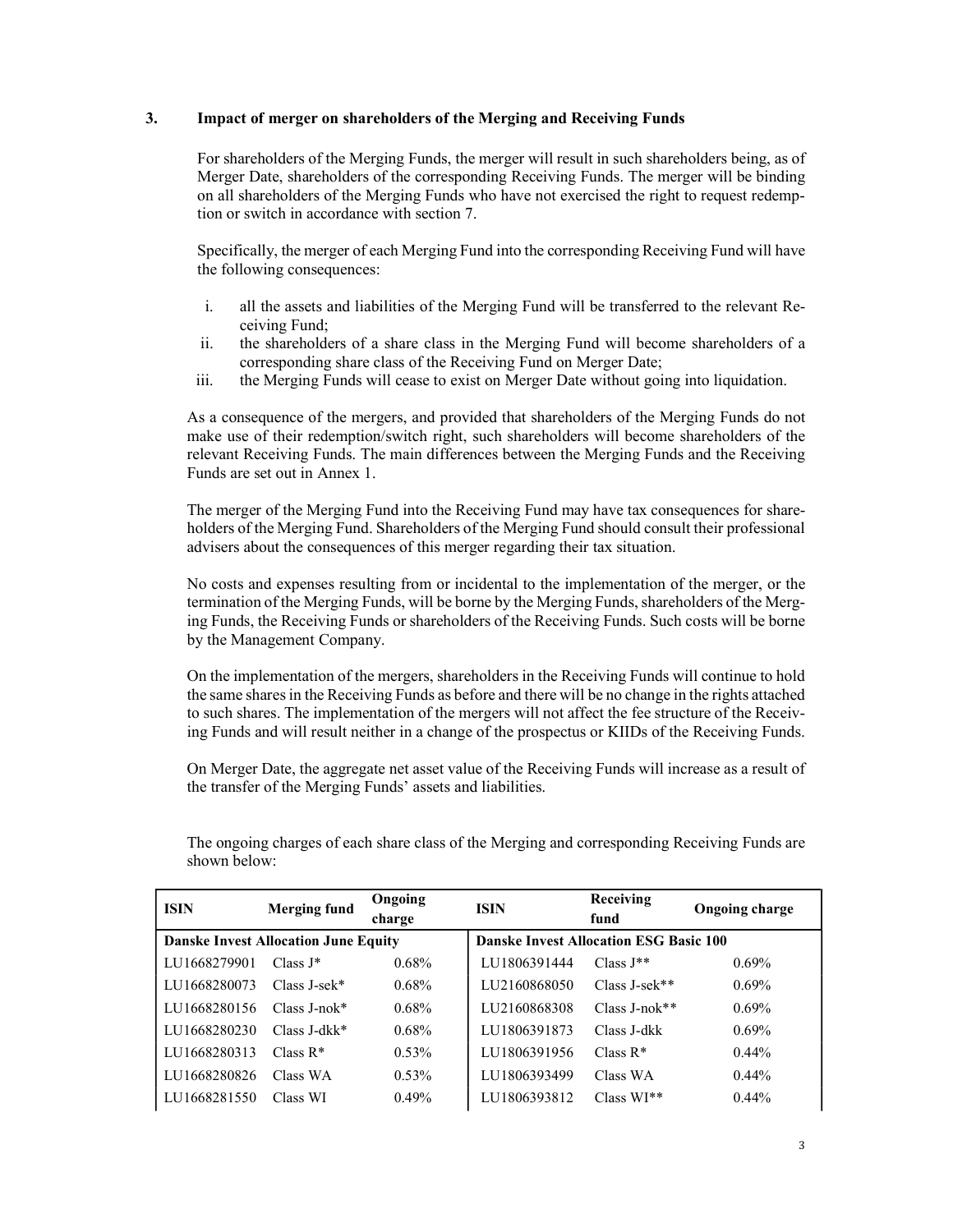|                                                  | <b>Danske Invest Allocation June Opportunity</b>    |          |                                              | <b>Danske Invest Allocation ESG Basic 80</b> |          |
|--------------------------------------------------|-----------------------------------------------------|----------|----------------------------------------------|----------------------------------------------|----------|
| LU1446765726                                     | Class J-dkk                                         | $0.69\%$ | LU1806389034                                 | Class J-dkk                                  | $0.69\%$ |
| LU1668284653 Class WA                            |                                                     | $0.54\%$ | LU1806390636                                 | Class WA                                     | $0.44\%$ |
| <b>Danske Invest Allocation June Progressive</b> |                                                     |          | <b>Danske Invest Allocation ESG Basic 50</b> |                                              |          |
| LU1446766450                                     | Class J-dkk                                         | 0.73%    | LU1806386287                                 | Class J-dkk                                  | $0.69\%$ |
| LU1668286518 Class WA                            |                                                     | $0.58\%$ | LU1806387848                                 | Class WA                                     | $0.44\%$ |
|                                                  | <b>Danske Invest Allocation June Balanced</b>       |          |                                              | <b>Danske Invest Allocation ESG Basic 35</b> |          |
| LU1446763192                                     | Class J-dkk                                         | $0.73\%$ | LU1806383342                                 | Class J-dkk                                  | $0.69\%$ |
| LU1668276394 Class WA                            |                                                     | $0.58\%$ | LU1806384829                                 | Class WA                                     | $0.44\%$ |
|                                                  | <b>Danske Invest Allocation June Moderate</b>       |          |                                              | <b>Danske Invest Allocation ESG Basic 20</b> |          |
| LU1446764752                                     | Class J-dkk                                         | $0.74\%$ | LU1806380595                                 | Class J-dkk                                  | $0.69\%$ |
| LU1668282368                                     | Class WA                                            | $0.59\%$ | LU1806382021                                 | Class WA                                     | $0.44\%$ |
|                                                  | <b>Danske Invest Allocation June Moderate Short</b> |          |                                              | <b>Danske Invest Allocation ESG Basic 20</b> |          |
| LU1446765213                                     | Class J-dkk                                         | $0.74\%$ | LU1806380595                                 | Class J-dkk                                  | $0.69\%$ |
|                                                  | <b>Danske Invest Allocation June Defensive</b>      |          |                                              | <b>Danske Invest Allocation ESG Basic 20</b> |          |
| LU1446763606                                     | Class J-dkk                                         | $0.74\%$ | LU1806380595                                 | Class J-dkk                                  | $0.69\%$ |
| LU1668277871 Class WA                            |                                                     | $0.59\%$ | LU1806382021                                 | Class WA                                     | $0.44\%$ |

\* Share-class active but currently with no shares in issue.

\*\* New share-class to activate on the Merger Date subject to the existence of shares in issue in the corresponding merging share-class at Merger Date.

The ongoing charges cover the fund operating costs, including management and distribution costs.

# 4. Rights of the shareholders in relation to the merger

The shareholders of the Merging Funds and the Receiving Funds have the right to request, without any charge other than those to meet divestment costs, if any, the redemption of their shares in the Merging Funds, respectively the Receiving Funds. This right shall be limited to a period between 30 June 2020 and 30 September 2020 for the Merging and Receiving Funds.

A copy of the following documents will be available on request and free of charge to shareholders of the Merging Funds and the Receiving Funds at the Management Company's registered office during normal business hours:

- (i) the Common Terms of Merger;
- (ii) the last version of the prospectus of Danske Invest Allocation;
- (iii) the latest version of the key investor information documents of the Receiving Funds; and
- (iv) in accordance with Article 71 (1) of the 2010 Law, the report whereby the independent auditor validates (i) the criteria adopted for valuation of the assets and, as the case may be, the liabilities of the Merging Funds as of the day the Merging Funds merge into the Receiving Funds and, (ii) the calculation method of the exchange ratio.

Without prejudice to the prior notice requirement and fee redemption/switch rights, the implementation of the mergers is not subject to the prior approval of the shareholders of the Merging or the Receiving Funds.

# 5. Rebalancing of the portfolio of the Merging Funds before the mergers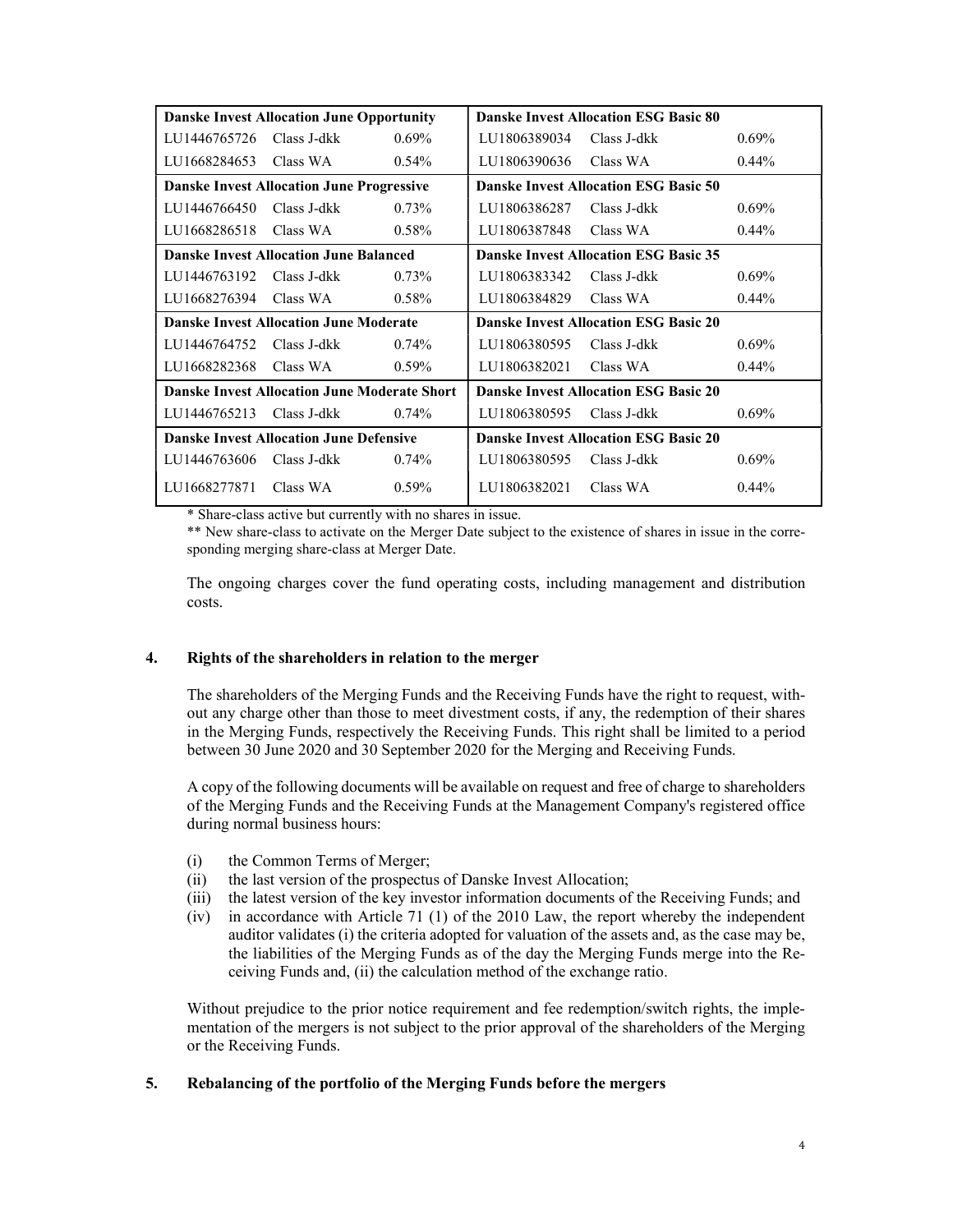A rebalancing of the all or part of the portfolio of all Merging Funds shall be undertaken within five business days before Merger Date, due to differences between the investment objective and policy of the Merging Funds and the Receiving Funds. Since the rebalancing will occur before the Merger, nothing is expected to change at the level of the Receiving Funds before or after the Merger.

A rebalancing of the portfolio of the Merging Funds may result in the Merging Funds' non-compliance with its investment policy and investment restrictions, since the investment manager of the Merging Funds may need to realise positions before Merger Date. Moreover, it may not be possible to transfer certain types of assets or derivative positions held by the Merging Funds to the Receiving Funds, due to operational limitations or restrictions of such transfer at Merger Date, and therefore such positions shall be realised before the Merger.

### 6. Valuation and exchange ratio

The number of new shares to be issued in the Receiving Funds to each shareholder of the Merging Funds will be calculated using an exchange ratio. The exchange ratio is calculated on the basis of the net asset value as of Merger Date of the shares of the Merging Funds and of the Receiving Funds. The net asset value per share in the Merging and the Receiving Funds will not necessarily be the same. Therefore, while the overall value of the shareholders' holdings in the Merging Funds will be the same, such shareholders may receive a different number of new shares in the Receiving Funds than the number of shares they had previously held in the Merging Funds.

Assets and liabilities of both the Merging Funds and the Receiving Funds will be valued on Merger Date, in accordance with the principles laid down in their constitutional documents.

The exchange ratio of each share class will be calculated by dividing the net asset value per share of the relevant share class of the Merging Funds with the net asset value per share of the relevant class of shares in the Receiving Funds.

For the avoidance of doubt, the relevant shares in the Merging Funds will be cancelled on Merger Date.

No cash payment shall be made to shareholders of the Merging Funds in exchange for the shares.

#### 7. Procedural aspects and the effective date of the mergers

As above-mentioned, the merger of the Merging and Receiving Funds shall take effect on 9 October 2020. On this date, the assets and liabilities of each Merging Funds will be transferred to the Receiving Funds into which the respective Merging Funds will be transferred, shares in each Receiving Funds will be issued to the shareholders of the corresponding Merging Funds and the shares of the Merging Funds will be cancelled.

Any requests for the subscription, switch and redemption of the shares of the Merging Funds will be accepted if they are received by the Registrar Agent prior the cut-off times as follows:

| <b>Merging Funds</b>                      | Cut-off           |
|-------------------------------------------|-------------------|
|                                           | 5.30 pm CET,      |
| Danske Invest Allocation June Equity      | 30 September 2020 |
|                                           | 5.30 pm CET,      |
| Danske Invest Allocation June Opportunity | 30 September 2020 |
| Danske Invest Allocation June Progressive | 5.30 pm CET,      |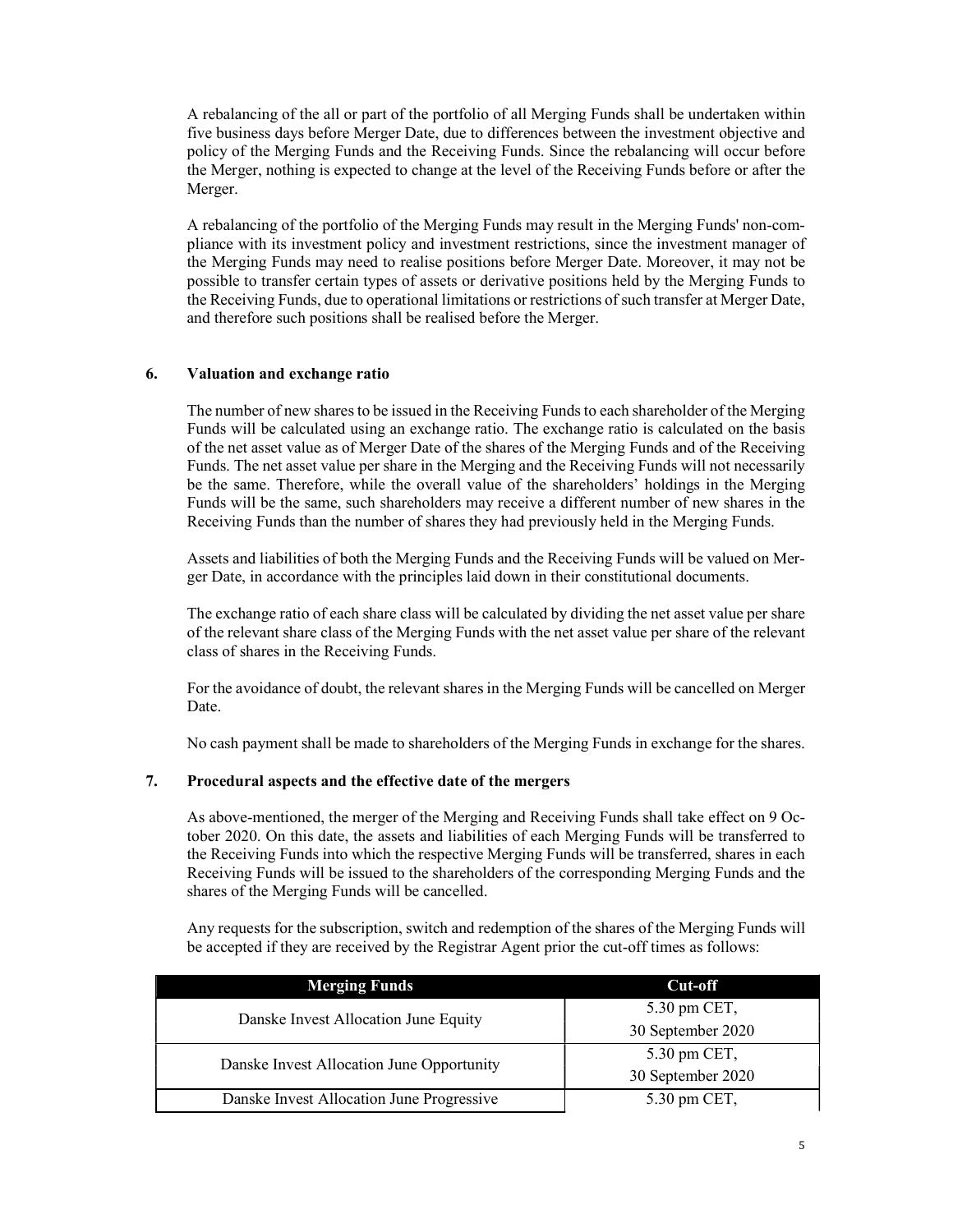|                                              | 30 September 2020               |
|----------------------------------------------|---------------------------------|
| Danske Invest Allocation June Balanced       | 5.30 pm CET,                    |
|                                              | 30 September 2020               |
| Danske Invest Allocation June Moderate       | 5.30 pm CET,                    |
|                                              | 30 September 2020               |
| Danske Invest Allocation June Moderate Short | $5.30 \text{ pm } \text{CET}$ , |
|                                              | 30 September 2020               |
| Danske Invest Allocation June Defensive      | 5.30 pm CET,                    |
|                                              | 30 September 2020               |

After this cut-off time, the possibility to subscribe, switch or redeem shares of the Merging Funds (in any share class) will no longer be possible.

Processing of subscription, switch and redemption orders of the Receiving Funds will be suspended on Merger Date. Consequently, any request for subscription, switch and redemption of the shares of the Receiving Funds received by the Registrar Agent before the cut-off times as set out below, will be processed on 12 October 2020.

| <b>Receiving Funds</b>                 | Cut-off        |
|----------------------------------------|----------------|
| Danske Invest Allocation ESG Basic 100 | 5.30 pm CET,   |
|                                        | 8 October 2020 |
| Danske Invest Allocation ESG Basic 80  | 5.30 pm CET,   |
|                                        | 8 October 2020 |
| Danske Invest Allocation ESG Basic 50  | 5.30 pm CET,   |
|                                        | 8 October 2020 |
| Danske Invest Allocation ESG Basic 35  | 5.30 pm CET,   |
|                                        | 8 October 2020 |
| Danske Invest Allocation ESG Basic 20  | 5.30 pm CET,   |
|                                        | 8 October 2020 |

After Merger Date, any request for subscription, switch or redemption of the shares of the Receiving Funds will be accepted if they are received by the Registrar Agent before the relevant cut-off time referred to for each Receiving Fund in the relevant appendix of Danske Invest Allocation's prospectus.

# 8. Key investor information document

The shareholders shall consult the key investor information documents of the Receiving Funds that are available at the registered office of the Management Company or via www.danskeinvest.lu. We hereby invite shareholders to carefully read the key investor information documents of the relevant Receiving Fund before making any investment decision.

We remain at your disposal should you need any further explanation of the Merger of the Merging Funds with the Receiving Funds.

Yours faithfully, Danske Invest Management A/S, Luxembourg Branch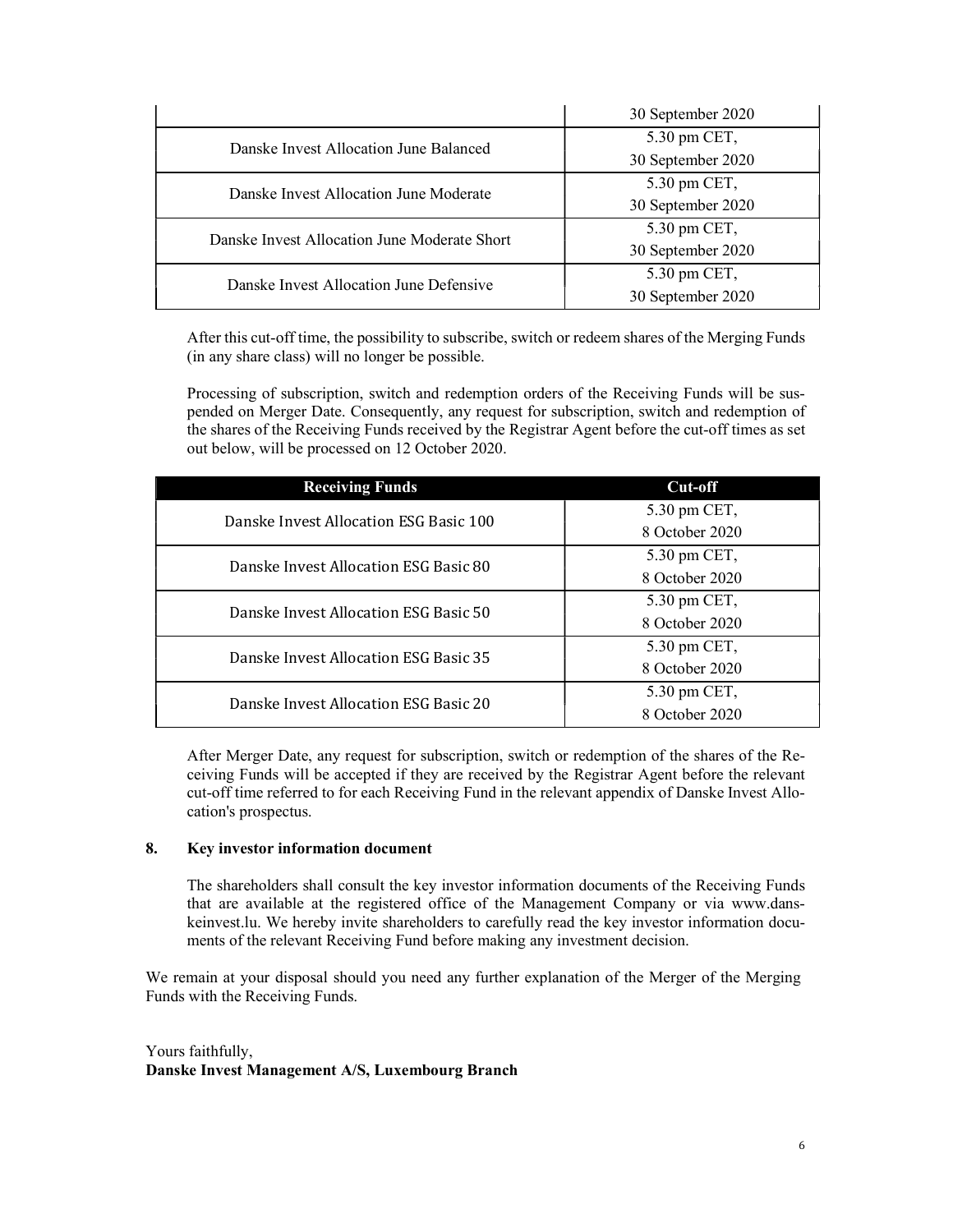The board of directors of Danske Invest Allocation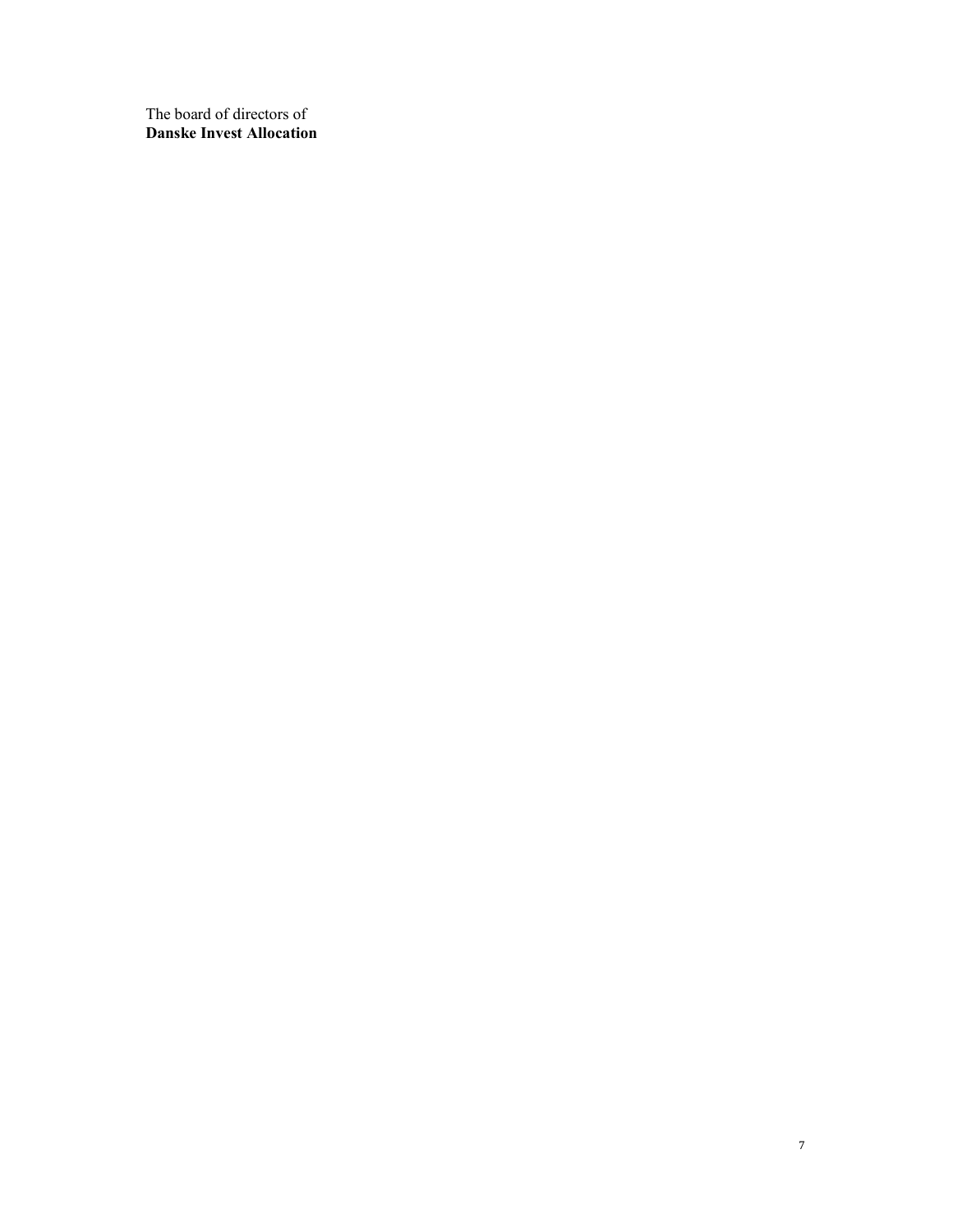| Annex 1                                                     |
|-------------------------------------------------------------|
| List of Merging and Receiving Funds and their specificities |

|                                                     | <b>Merging Fund</b>                                                                                                                                                                                                                                                                                                                                                                                                                                                                                                          | <b>Receiving Fund</b>                                                                                                                                                                                                                                                                                                                                                                                                                                                                                                        |
|-----------------------------------------------------|------------------------------------------------------------------------------------------------------------------------------------------------------------------------------------------------------------------------------------------------------------------------------------------------------------------------------------------------------------------------------------------------------------------------------------------------------------------------------------------------------------------------------|------------------------------------------------------------------------------------------------------------------------------------------------------------------------------------------------------------------------------------------------------------------------------------------------------------------------------------------------------------------------------------------------------------------------------------------------------------------------------------------------------------------------------|
| Fund                                                | <b>Danske Invest Allocation June Equity</b>                                                                                                                                                                                                                                                                                                                                                                                                                                                                                  | <b>Danske Invest Allocation ESG Basic 100</b>                                                                                                                                                                                                                                                                                                                                                                                                                                                                                |
| Investment<br>objective                             | To achieve long-term investment growth,<br>while applying an opportunistic asset alloca-<br>tion strategy.                                                                                                                                                                                                                                                                                                                                                                                                                   | To achieve long-term investment growth, while<br>applying an opportunistic asset allocation strat-<br>egy.                                                                                                                                                                                                                                                                                                                                                                                                                   |
| Benchmark<br>(for perfor-<br>mance com-<br>parison) | None                                                                                                                                                                                                                                                                                                                                                                                                                                                                                                                         | None                                                                                                                                                                                                                                                                                                                                                                                                                                                                                                                         |
| Investment<br>policy                                | The fund gains exposure to equities by in-<br>vesting in exchange-traded funds (ETF) and<br>index-tracking funds. The fund may gain ex-<br>posure to any sector and country, including<br>emerging markets.<br>The fund's sustainable investment policy                                                                                                                                                                                                                                                                      | The fund gains exposure to equities by invest-<br>ing in other funds such as exchange-traded<br>funds (ETF) and index-tracking funds. With<br>these other funds, responsible investment and<br>ESG principles are applied either at the securi-<br>ties selection or index construction level. The<br>fund may gain exposure to any sector and<br>country, including emerging markets.<br>Specifically, the fund may be exposed, through                                                                                     |
|                                                     | does not apply to the underlying funds.<br>Specifically, the fund may invest, through<br>UCITS, up to 100% of net assets in equities.<br>The fund may be exposed, through UCITS<br>only, to the following investments up to the<br>percentages of net assets indicated:<br>• emerging market equities: 25%                                                                                                                                                                                                                   | UCITS only, up to 100% of net assets to equi-<br>ties, including up to 30% in emerging market<br>equities.                                                                                                                                                                                                                                                                                                                                                                                                                   |
| Derivatives                                         | The fund may use derivatives for hedging<br>and efficient portfolio management.                                                                                                                                                                                                                                                                                                                                                                                                                                              | The fund may use derivatives for hedging and<br>efficient portfolio management.                                                                                                                                                                                                                                                                                                                                                                                                                                              |
| Investor<br>profile                                 | Designed for investors who understand the<br>risks of the fund and plan to invest for at least<br>3 years.<br>The fund may appeal to professional and re-<br>tail investors with basic investment<br>knowledge who:<br>• are looking for investment growth with a<br>stable return<br>• are interested in actively managed exposure<br>to passive investments<br>• are interested in exposure to the global eq-<br>uity market, either as a core investment or for<br>diversification purposes<br>• have a high risk profile | Designed for investors who understand the<br>risks of the fund and plan to invest for at least<br>3 years.<br>The fund may appeal to professional and retail<br>investors with basic investment knowledge<br>who:<br>• are looking for investment growth with a sta-<br>ble return<br>• are interested in actively managed exposure<br>to passive investments<br>• are interested in exposure to the global eq-<br>uity market, either as a core investment or for<br>diversification purposes<br>• have a high risk profile |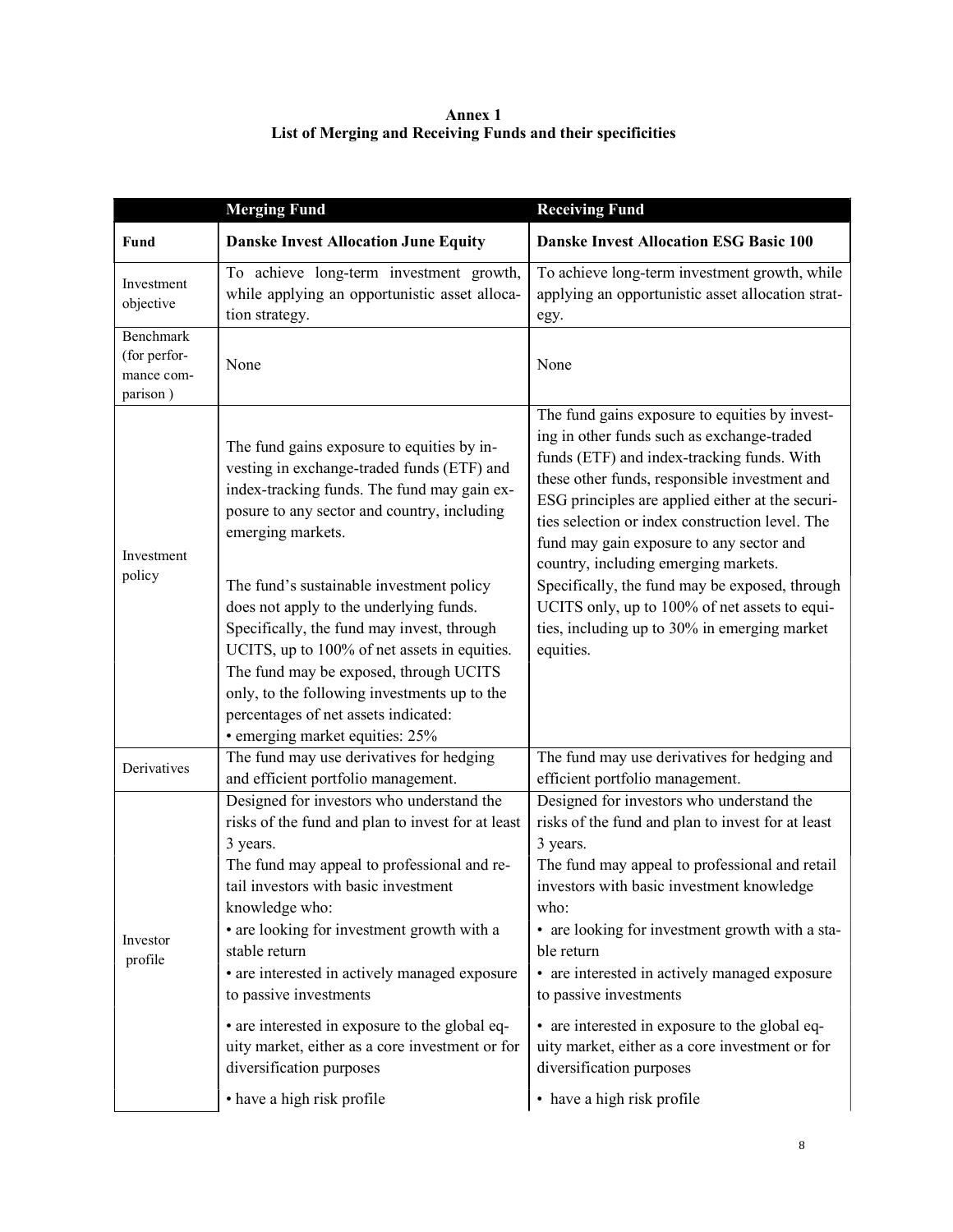|                                  | <b>Merging Fund</b>                                                   | <b>Receiving Fund</b>                         |
|----------------------------------|-----------------------------------------------------------------------|-----------------------------------------------|
| Fund                             | <b>Danske Invest Allocation June Equity</b>                           | <b>Danske Invest Allocation ESG Basic 100</b> |
|                                  | • can bear significant temporary losses                               | • can bear significant temporary losses       |
| Main<br>risks                    | • Active management                                                   | • Active management                           |
| (typically<br>as-                | • Currency                                                            | • Currency                                    |
| sociated with                    | • Emerging and frontier markets                                       | • Emerging and frontier markets               |
| ordinary mar-<br>ket conditions) | • Equity                                                              | • Equity                                      |
| (see the pro-                    | • Hedging                                                             | • Hedging                                     |
| spectus for ex-                  | • Investment fund                                                     | • Investment fund                             |
| planations<br>of                 |                                                                       |                                               |
| the risks)                       | • Market                                                              | • Market                                      |
| Main<br>risks                    |                                                                       |                                               |
| (typically<br>as-                | • Counterparty and custody                                            | • Counterparty and custody                    |
| sociated with                    |                                                                       |                                               |
| unusual mar-                     |                                                                       |                                               |
| ket conditions)                  | • Liquidity                                                           |                                               |
| (see the pro-<br>spectus for ex- |                                                                       | • Liquidity                                   |
| planations of                    |                                                                       |                                               |
| the risks)                       | • Operational                                                         | • Operational                                 |
|                                  |                                                                       |                                               |
| Management                       | Danske Invest Management A/S                                          | Danske Invest Management A/S                  |
| Company                          | Luxembourg Branch                                                     | Luxembourg Branch                             |
| Investment                       | Danske Bank A/S                                                       | Danske Bank A/S                               |
| Manager<br>Sub-Invest-           |                                                                       |                                               |
| ment Manager                     | N/A                                                                   | N/A                                           |
|                                  |                                                                       |                                               |
| Trading                          | 5:30 PM Luxembourg time any business day                              | 5:30 PM Luxembourg time any business day in   |
| cut-off time                     | in Luxembourg are ordinarily processed the<br>following business day. | Luxembourg are ordinarily processed the fol-  |
|                                  |                                                                       | lowing business day.                          |
| <b>Share Class</b>               | <b>Class J</b>                                                        | Class J                                       |
| Class<br>Currency                | <b>EUR</b>                                                            | <b>EUR</b>                                    |
| <b>ISIN</b>                      | LU1668279901                                                          | LU1806391444                                  |
| Ongoing                          |                                                                       |                                               |
| charges /Total                   | 0.68%                                                                 | 0.69%                                         |
| expense ratio                    |                                                                       |                                               |
| Subscription                     |                                                                       |                                               |
| fee (max)                        | $0.00\%$                                                              | $0.00\%$                                      |
| Switch fee                       | $0.00\%$                                                              | $0.00\%$                                      |
| (max)                            |                                                                       |                                               |
| Redemption                       | $0.00\%$                                                              | $0.00\%$                                      |
| fee (max)                        |                                                                       |                                               |
| Management<br>fee (max)          | 0.35%                                                                 | 0.75%                                         |
| Operating /                      |                                                                       |                                               |
| Admin fee                        | 0.20% (includes Luxembourg tax d'abonne-                              | 0.20% (includes Luxembourg tax d'abonne-      |
| (max)                            | ment)                                                                 | ment)                                         |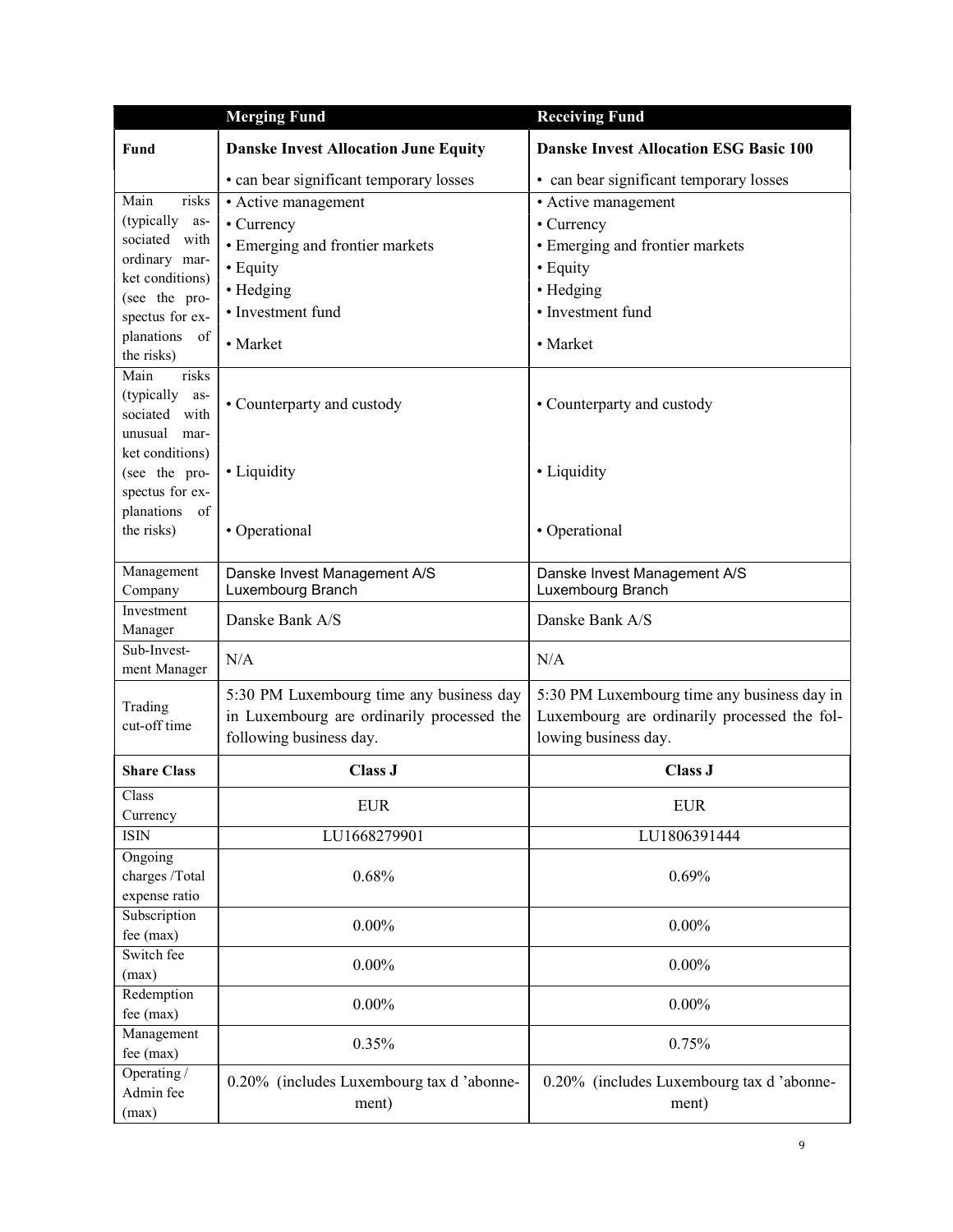|                                                | <b>Merging Fund</b>                                    | <b>Receiving Fund</b>                                  |
|------------------------------------------------|--------------------------------------------------------|--------------------------------------------------------|
| Fund                                           | <b>Danske Invest Allocation June Equity</b>            | <b>Danske Invest Allocation ESG Basic 100</b>          |
| Tax d'abonne-<br>ment                          | Included in the operating and admin fee (see<br>above) | Included in the operating and admin fee (see<br>above) |
| Performance                                    |                                                        |                                                        |
| fee                                            | $0\%$                                                  | $0\%$                                                  |
| Risk and Re-                                   |                                                        |                                                        |
| ward Indicator<br>(SRRI)                       | 6                                                      | 5                                                      |
| Swing pricing<br>applies                       | Yes                                                    | Yes                                                    |
| <b>Share Class</b>                             | <b>Class J-sek</b>                                     | <b>Class J-sek</b>                                     |
| Class<br>Currency                              | <b>SEK</b>                                             | <b>SEK</b>                                             |
| <b>ISIN</b>                                    | LU1668280073                                           | LU2160868050                                           |
| Ongoing<br>charges /Total<br>expense ratio     | 0.68%                                                  | 0.69%                                                  |
| Subscription<br>fee (max)                      | $0.00\%$                                               | $0.00\%$                                               |
| Switch fee<br>(max)                            | $0.00\%$                                               | $0.00\%$                                               |
| Redemption<br>fee (max)                        | $0.00\%$                                               | $0.00\%$                                               |
| Management<br>fee (max)                        | 0.35%                                                  | 0.75%                                                  |
| Operating $\overline{a}$<br>Admin fee<br>(max) | 0.20% (includes Luxembourg tax d'abonne-<br>ment)      | 0.20% (includes Luxembourg tax d'abonne-<br>ment)      |
| Tax d'abonne-<br>ment                          | Included in the operating and admin fee (see<br>above) | Included in the operating and admin fee (see<br>above) |
| Performance<br>tee                             | 0%                                                     | 0%                                                     |
| Risk and Re-<br>ward Indicator<br>(SRRI)       | 5                                                      | 5                                                      |
| Swing pricing<br>applies                       | Yes                                                    | Yes                                                    |
| <b>Share Class</b>                             | <b>Class J-nok</b>                                     | <b>Class J-nok</b>                                     |
| Class                                          | <b>NOK</b>                                             | <b>NOK</b>                                             |
| Currency                                       |                                                        |                                                        |
| <b>ISIN</b>                                    | LU1668280156                                           | LU2160868308                                           |
| Ongoing<br>charges /Total<br>expense ratio     | 0.68%                                                  | 0.69%                                                  |
| Subscription<br>fee (max)                      | $0.00\%$                                               | $0.00\%$                                               |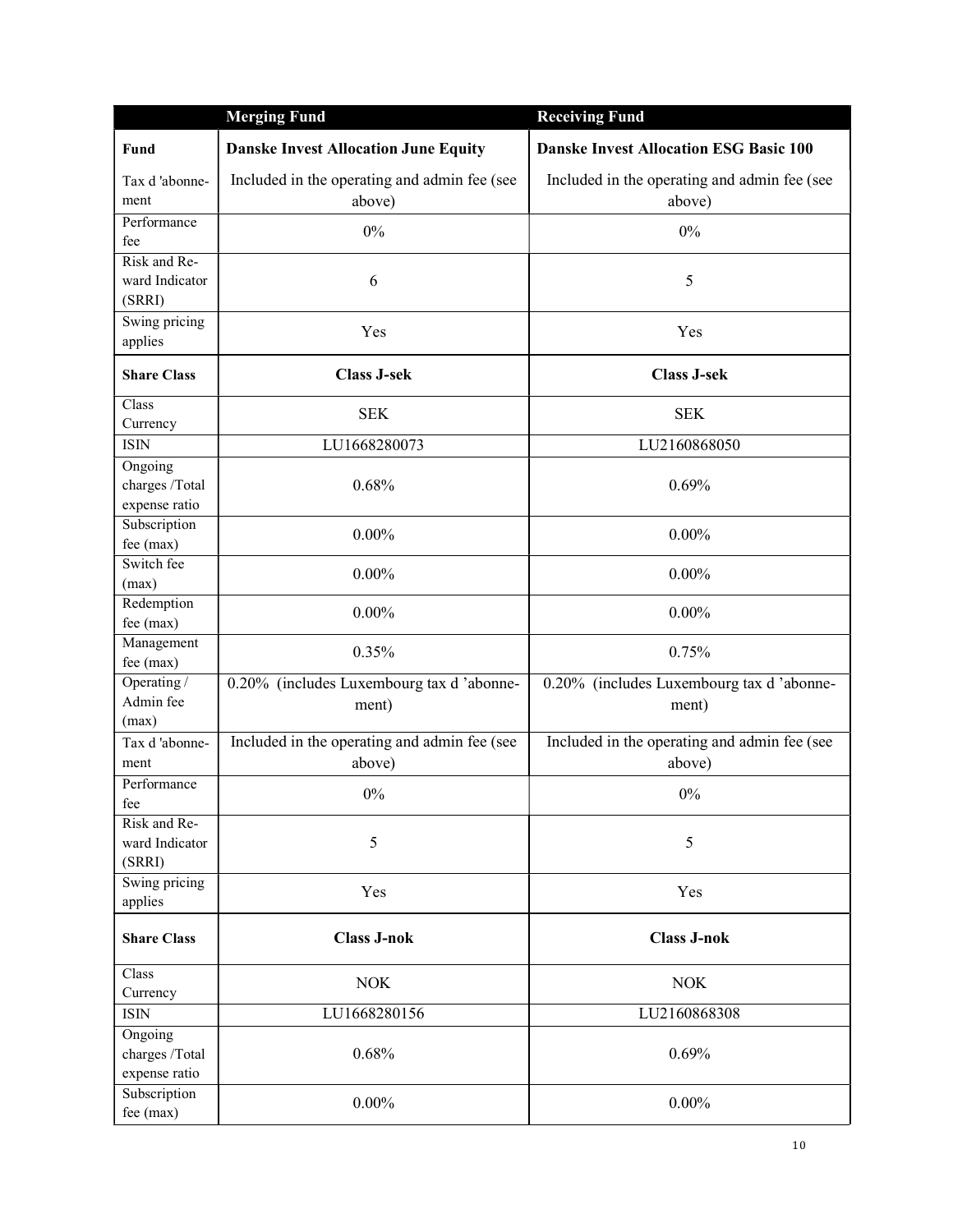|                                            | <b>Merging Fund</b>                                    | <b>Receiving Fund</b>                                  |
|--------------------------------------------|--------------------------------------------------------|--------------------------------------------------------|
| <b>Fund</b>                                | <b>Danske Invest Allocation June Equity</b>            | <b>Danske Invest Allocation ESG Basic 100</b>          |
| Switch fee<br>(max)                        | $0.00\%$                                               | $0.00\%$                                               |
| Redemption<br>fee (max)                    | $0.00\%$                                               | $0.00\%$                                               |
| Management<br>fee (max)                    | 0.35%                                                  | 0.75%                                                  |
| Operating /                                | 0.20% (includes Luxembourg tax d 'abonne-              | 0.20% (includes Luxembourg tax d'abonne-               |
| Admin fee<br>(max)                         | ment)                                                  | ment)                                                  |
| Tax d'abonne-<br>ment                      | Included in the operating and admin fee (see<br>above) | Included in the operating and admin fee (see<br>above) |
| Performance<br>fee                         | 0%                                                     | 0%                                                     |
| Risk and Re-<br>ward Indicator<br>(SRRI)   | 5                                                      | 5                                                      |
| Swing pricing<br>applies                   | Yes                                                    | Yes                                                    |
| <b>Share Class</b>                         | <b>Class J-dkk</b>                                     | <b>Class J-dkk</b>                                     |
| Class<br>Currency                          | <b>DKK</b>                                             | <b>DKK</b>                                             |
| <b>ISIN</b>                                | LU1668280230                                           | LU1806391873                                           |
| Ongoing<br>charges /Total<br>expense ratio | 0.68%                                                  | 0.69%                                                  |
| Subscription<br>fee (max)                  | $0.00\%$                                               | $0.00\%$                                               |
| Switch fee<br>(max)                        | $0.00\%$                                               | $0.00\%$                                               |
| Redemption<br>fee (max)                    | $0.00\%$                                               | $0.00\%$                                               |
| Management<br>fee (max)                    | 0.35%                                                  | 0.75%                                                  |
| Operating /<br>Admin fee<br>(max)          | 0.20% (includes Luxembourg tax d'abonne-<br>ment)      | 0.20% (includes Luxembourg tax d'abonne-<br>ment)      |
| Tax d'abonne-                              | Included in the operating and admin fee (see           | Included in the operating and admin fee (see           |
| ment                                       | above)                                                 | above)                                                 |
| Performance<br>fee                         | $0\%$                                                  | $0\%$                                                  |
| Risk and Re-<br>ward Indicator<br>(SRRI)   | 5                                                      | 5                                                      |
| Swing pricing<br>applies                   | Yes                                                    | Yes                                                    |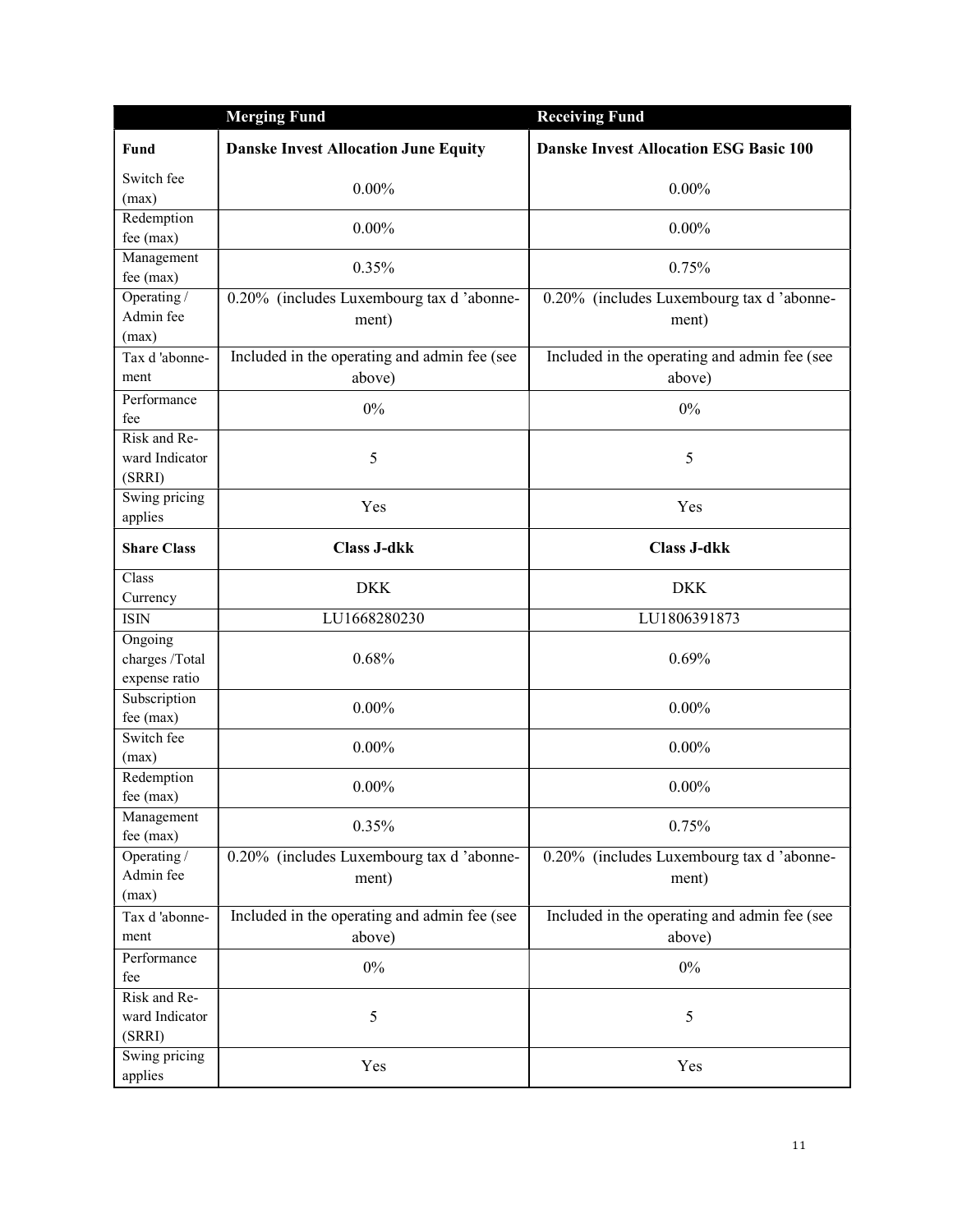|                               | <b>Merging Fund</b>                               | <b>Receiving Fund</b>                             |
|-------------------------------|---------------------------------------------------|---------------------------------------------------|
| Fund                          | <b>Danske Invest Allocation June Equity</b>       | <b>Danske Invest Allocation ESG Basic 100</b>     |
| <b>Share Class</b>            | <b>Class R</b>                                    | <b>Class R</b>                                    |
| Class<br>Currency             | <b>EUR</b>                                        | <b>EUR</b>                                        |
| <b>ISIN</b>                   | LU1668280313                                      | LU1806391956                                      |
| Ongoing                       |                                                   |                                                   |
| charges /Total                | 0.53%                                             | 0.44%                                             |
| expense ratio                 |                                                   |                                                   |
| Subscription                  | $0.00\%$                                          | $0.00\%$                                          |
| fee (max)                     |                                                   |                                                   |
| Switch fee<br>(max)           | $0.00\%$                                          | $0.00\%$                                          |
| Redemption                    |                                                   |                                                   |
| fee (max)                     | $0.00\%$                                          | $0.00\%$                                          |
| Management                    | 0.35%                                             | 0.60%                                             |
| fee (max)                     |                                                   |                                                   |
| Operating /                   | 0.20% (includes Luxembourg tax d'abonne-          | 0.20% (includes Luxembourg tax d 'abonne-         |
| Admin fee                     | ment)                                             | ment)                                             |
| (max)<br>Tax d'abonne-        | Included in the operating and admin fee (see      | Included in the operating and admin fee (see      |
| ment                          | above)                                            | above)                                            |
| Performance<br>fee            | 0%                                                | 0%                                                |
| Risk and Re-                  |                                                   |                                                   |
| ward Indicator                | 5                                                 | 5                                                 |
| (SRRI)                        |                                                   |                                                   |
| Swing pricing                 | Yes                                               | Yes                                               |
| applies<br><b>Share Class</b> | <b>Class WA</b>                                   | <b>Class WA</b>                                   |
| Class                         |                                                   |                                                   |
| Currency                      | <b>EUR</b>                                        | <b>EUR</b>                                        |
| <b>ISIN</b>                   | LU1668280826                                      | LU1806393499                                      |
| Ongoing                       |                                                   |                                                   |
| charges /Total                | 0.53%                                             | 0.44%                                             |
| expense ratio                 |                                                   |                                                   |
| Subscription                  | $0.00\%$                                          | $0.00\%$                                          |
| fee (max)<br>Switch fee       |                                                   |                                                   |
| (max)                         | $0.00\%$                                          | $0.00\%$                                          |
| Redemption                    |                                                   |                                                   |
| fee (max)                     | $0.00\%$                                          | $0.00\%$                                          |
| Management                    | 0.35%                                             | 0.75%                                             |
| fee (max)                     |                                                   |                                                   |
| Operating /                   |                                                   |                                                   |
| Admin fee                     | 0.20% (includes Luxembourg tax d'abonne-<br>ment) | 0.20% (includes Luxembourg tax d'abonne-<br>ment) |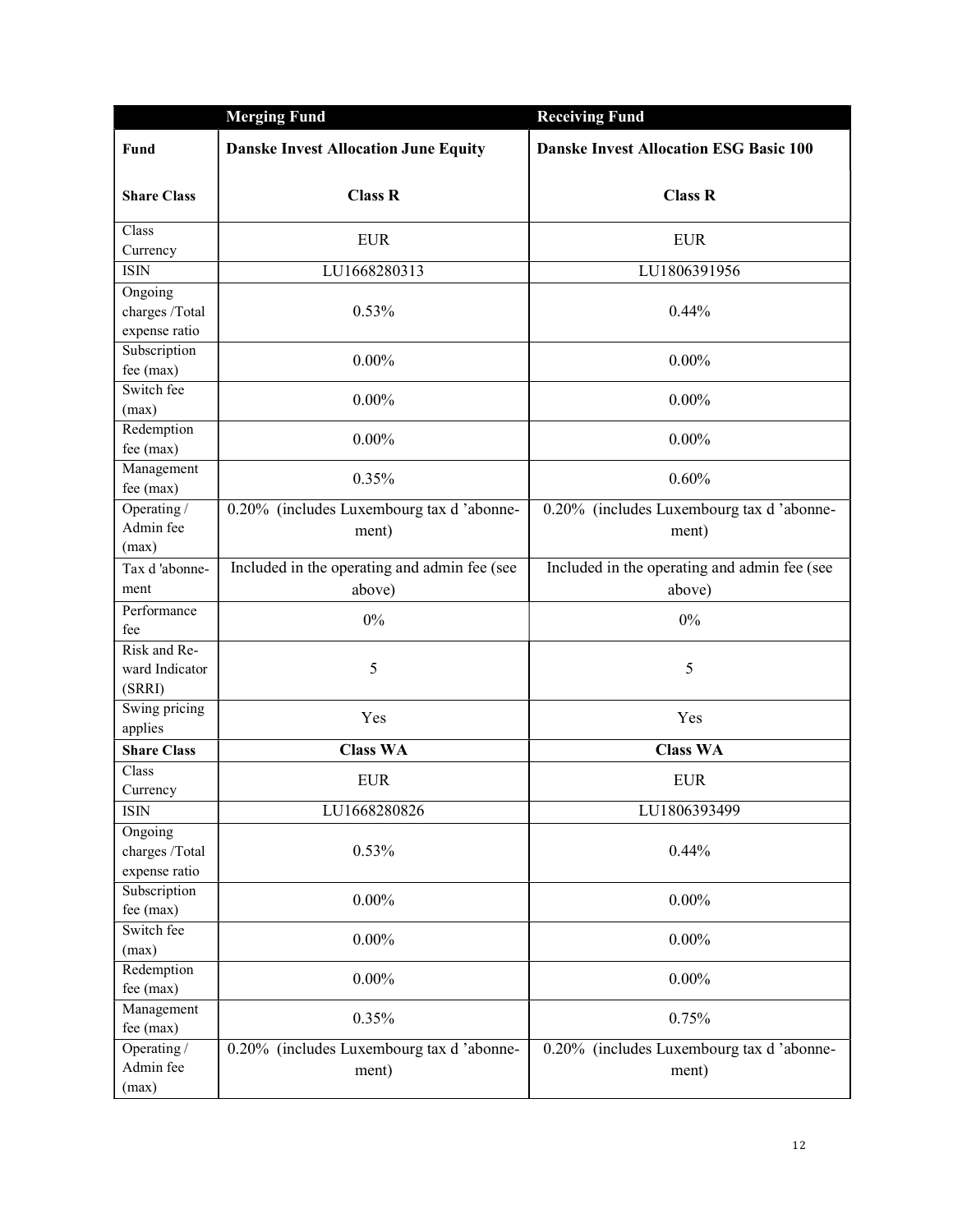|                                    | <b>Merging Fund</b>                          | <b>Receiving Fund</b>                         |
|------------------------------------|----------------------------------------------|-----------------------------------------------|
| Fund                               | <b>Danske Invest Allocation June Equity</b>  | <b>Danske Invest Allocation ESG Basic 100</b> |
| Tax d'abonne-                      | Included in the operating and admin fee (see | Included in the operating and admin fee (see  |
| ment                               | above)                                       | above)                                        |
| Performance                        | $0\%$                                        | $0\%$                                         |
| fee                                |                                              |                                               |
| Risk and Re-                       |                                              |                                               |
| ward Indicator                     | 5                                            | 5                                             |
| (SRRI)                             |                                              |                                               |
| Swing pricing                      | Yes                                          | Yes                                           |
| applies                            | <b>Class WI</b>                              | <b>Class WI</b>                               |
| <b>Share Class</b><br>Class        |                                              |                                               |
| Currency                           | <b>EUR</b>                                   | <b>EUR</b>                                    |
| <b>ISIN</b>                        | LU1668281550                                 | LU1806393812                                  |
| Ongoing                            |                                              |                                               |
| charges /Total                     | 0.49%                                        | 0.44%                                         |
| expense ratio                      |                                              |                                               |
| Subscription                       |                                              |                                               |
| fee (max)                          | $0.00\%$                                     | $0.00\%$                                      |
| Switch fee                         | $0.00\%$                                     | $0.00\%$                                      |
| (max)                              |                                              |                                               |
| Redemption                         | $0.00\%$                                     | $0.00\%$                                      |
| fee (max)                          |                                              |                                               |
| Management<br>fee (max)            | 0.35%                                        | 0.75%                                         |
| Operating $\overline{\phantom{a}}$ | 0.20% (includes Luxembourg tax d'abonne-     | 0.20% (includes Luxembourg tax d'abonne-      |
| Admin fee                          | ment)                                        | ment)                                         |
| (max)                              |                                              |                                               |
| Tax d'abonne-                      | Included in the operating and admin fee (see | Included in the operating and admin fee (see  |
| ment                               | above)                                       | above)                                        |
| Performance                        |                                              |                                               |
| fee                                | $0\%$                                        | $0\%$                                         |
| Risk and Re-                       |                                              |                                               |
| ward Indicator                     | 5                                            | 5                                             |
| (SRRI)                             |                                              |                                               |
| Swing pricing                      | Yes                                          | Yes                                           |
| applies                            |                                              |                                               |

|                         | <b>Merging Fund</b>                                                       | <b>Receiving Fund</b>                                                                                                                                                                                    |
|-------------------------|---------------------------------------------------------------------------|----------------------------------------------------------------------------------------------------------------------------------------------------------------------------------------------------------|
| Fund                    | Danske Invest Allocation June Oppor-   Danske Invest Allocation<br>tunity | <b>ESG Basic 80</b>                                                                                                                                                                                      |
| Investment<br>objective | asset allocation strategy.                                                | To achieve long-term investment growth, To achieve long-term investment growth, while<br>while applying a balanced-to-opportunistic applying a balanced-to-opportunistic asset allo-<br>cation strategy. |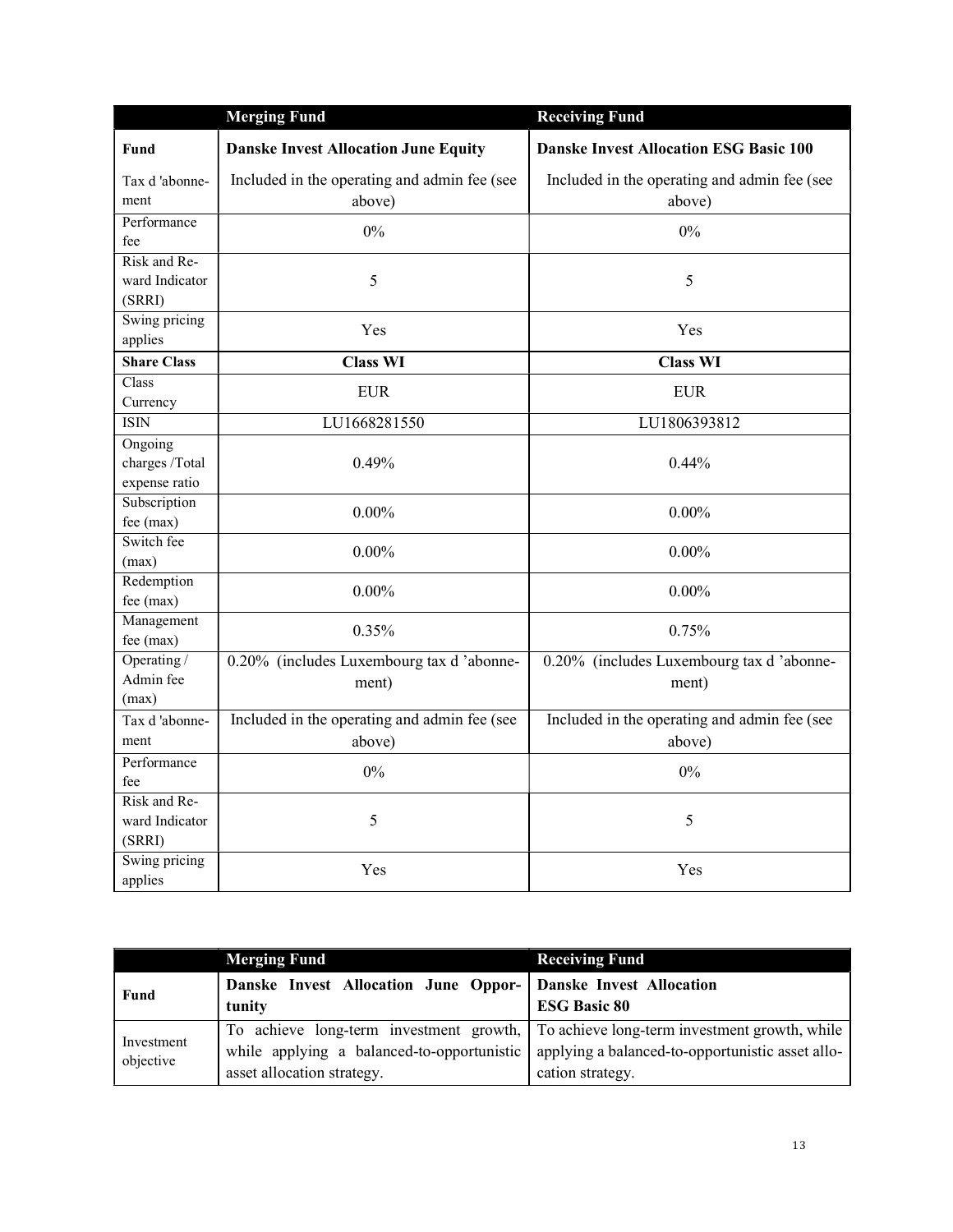|                                                     | <b>Merging Fund</b>                                                                                                                                                                                                                                                                                                                                                                | <b>Receiving Fund</b>                                                                                                                                                                                                                                                                                                                                                                                                                       |
|-----------------------------------------------------|------------------------------------------------------------------------------------------------------------------------------------------------------------------------------------------------------------------------------------------------------------------------------------------------------------------------------------------------------------------------------------|---------------------------------------------------------------------------------------------------------------------------------------------------------------------------------------------------------------------------------------------------------------------------------------------------------------------------------------------------------------------------------------------------------------------------------------------|
| <b>Fund</b>                                         | Danske Invest Allocation June Oppor-                                                                                                                                                                                                                                                                                                                                               | <b>Danske Invest Allocation</b>                                                                                                                                                                                                                                                                                                                                                                                                             |
|                                                     | tunity                                                                                                                                                                                                                                                                                                                                                                             | <b>ESG Basic 80</b>                                                                                                                                                                                                                                                                                                                                                                                                                         |
| Benchmark<br>(for perfor-<br>mance com-<br>parison) | None                                                                                                                                                                                                                                                                                                                                                                               | None                                                                                                                                                                                                                                                                                                                                                                                                                                        |
|                                                     | The fund gains exposure to bonds and equi-<br>ties, with emphasis on bonds, by investing in<br>exchange-traded funds (ETF) and index-<br>tracking funds. The fund may gain exposure<br>to any credit quality, sector and country, in-<br>cluding emerging markets                                                                                                                  | The fund gains exposure to equities and bonds,<br>with emphasis on equities, by investing in<br>other funds such as exchange-traded funds<br>(ETF) and index-tracking funds. With these<br>other funds, responsible investment and ESG<br>principles are applied either at the securities<br>selection or index construction level. The fund<br>may gain exposure to any credit quality, sector<br>and country, including emerging markets. |
| Investment<br>policy                                | The fund's sustainable investment policy<br>does not apply to the underlying funds.<br>Specifically, the fund's default asset alloca-<br>tion is 80% in equities and 20% in bonds, but<br>this may be adjusted depending on the invest-<br>ment manager's market outlook. Over the<br>long term, the majority of the fund's credit<br>exposure is expected to be investment grade. | Specifically, the fund's default asset allocation<br>is 80% in equities and 20% in bonds, but this<br>may be adjusted depending on the investment<br>manager's market outlook. Over the long term,<br>the majority of the fund's credit exposure is<br>expected to be investment grade.                                                                                                                                                     |
|                                                     | The fund may be exposed, through UCITS<br>only, to the following investments up to the<br>percentages of net assets indicated:<br>· equities: 50% - 100%<br>• bonds and other debt securities: 0% - 50%                                                                                                                                                                            | The fund may be exposed, through UCITS<br>only, to the following investments within the<br>ranges indicated, as a percentage of net assets:<br>· equities: 50% - 100%<br>• bonds and other debt securities: 0% - 50%                                                                                                                                                                                                                        |
| Derivatives                                         | At least 90% of the fund's investments in<br>other funds holding debt securities are de-<br>nominated in, or hedged into, EUR. How-<br>ever, currency risk can still arise from any<br>non-EUR debt securities held by underlying<br>funds                                                                                                                                         | At least 90% of the fund's investments in other<br>funds holding debt securities are denominated<br>in, or hedged into, EUR. However, currency<br>risk can still arise from any non-EUR debt se-<br>curities held by underlying funds.                                                                                                                                                                                                      |
|                                                     | The fund may use derivatives for hedging<br>and efficient portfolio management.                                                                                                                                                                                                                                                                                                    | The fund may use derivatives for hedging and<br>efficient portfolio management.                                                                                                                                                                                                                                                                                                                                                             |
| Investor                                            | Designed for investors who understand the<br>risks of the fund and plan to invest for at least<br>3 years.<br>The fund may appeal to professional and re-                                                                                                                                                                                                                          | Designed for investors who understand the<br>risks of the fund and plan to invest for at least<br>3 years.<br>The fund may appeal to professional and retail                                                                                                                                                                                                                                                                                |
| profile                                             | tail investors with basic investment<br>knowledge who:                                                                                                                                                                                                                                                                                                                             | investors with basic investment knowledge<br>who:                                                                                                                                                                                                                                                                                                                                                                                           |
|                                                     | • are looking for investment growth with a<br>stable return                                                                                                                                                                                                                                                                                                                        | • are looking for investment growth with a sta-<br>ble return                                                                                                                                                                                                                                                                                                                                                                               |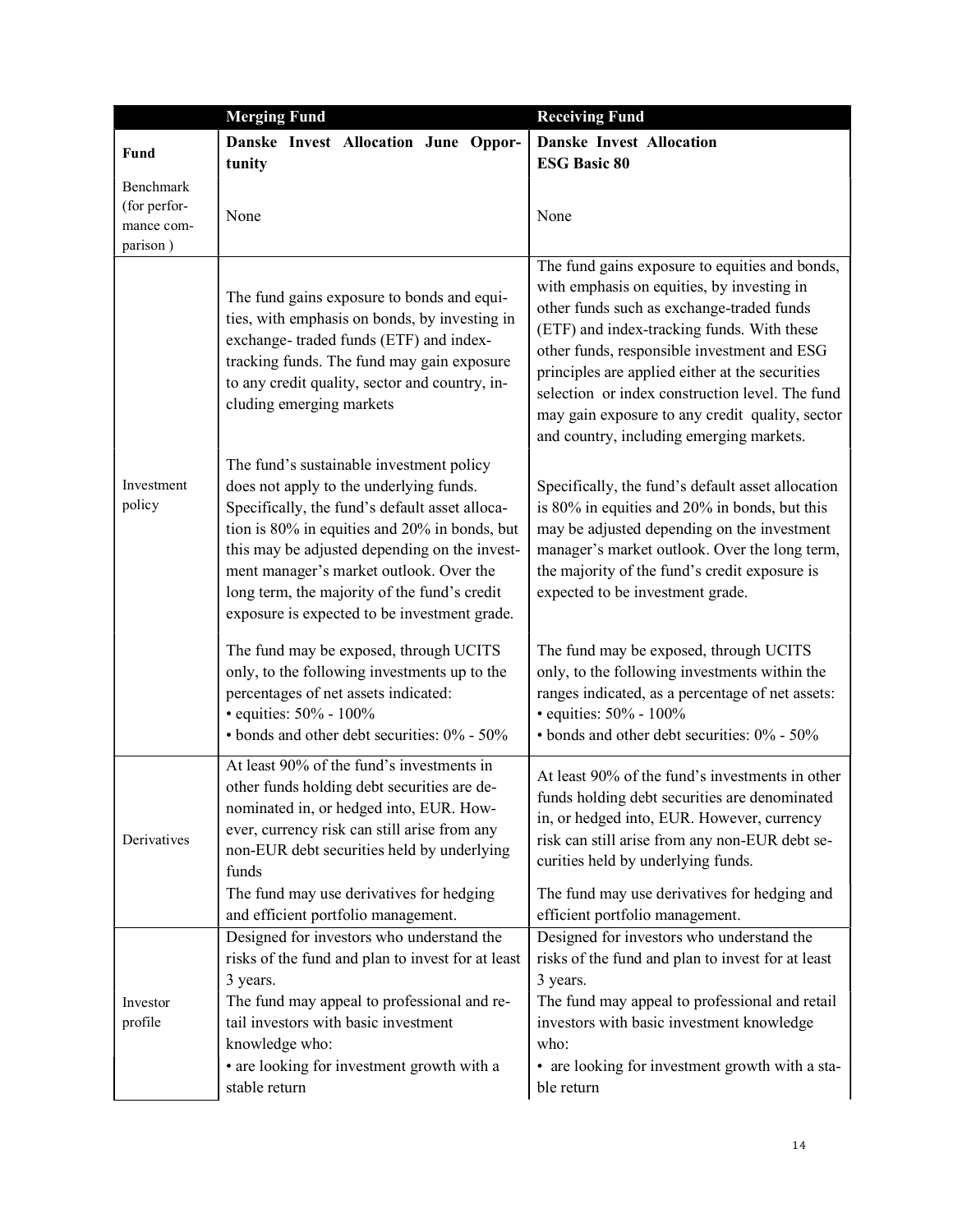|                                  | <b>Merging Fund</b>                           | <b>Receiving Fund</b>                             |
|----------------------------------|-----------------------------------------------|---------------------------------------------------|
| Fund                             | Danske Invest Allocation June Oppor-          | <b>Danske Invest Allocation</b>                   |
|                                  | tunity                                        | <b>ESG Basic 80</b>                               |
|                                  | • are interested in actively managed exposure | • are interested in actively managed exposure     |
|                                  | to passive investments                        | to passive investments                            |
|                                  | • are interested in a mixed asset allocation  | • are interested in a mixed asset allocation with |
|                                  | with a strong equity component, either as a   | a strong equity component, either as a core in-   |
|                                  | core investment or for diversification pur-   | vestment or for diversification purposes          |
|                                  | poses                                         |                                                   |
|                                  | • have a high risk profile                    | • have a high risk profile                        |
|                                  | • can bear significant temporary losses       | • can bear significant temporary losses           |
| Main<br>risks                    | • Active management                           | • Active management                               |
| (typically<br>as-                | • Credit                                      | • Credit                                          |
| sociated with                    | • Currency                                    | • Currency                                        |
| ordinary mar-<br>ket conditions) | • Emerging and frontier markets               | • Emerging and frontier markets                   |
| (see the pro-                    | • Equity                                      | • Equity                                          |
| spectus for ex-                  | • Hedging                                     | • Hedging                                         |
| planations of                    | • Interest rate                               | • Interest rate                                   |
| the risks)                       | • Investment fund                             | • Investment fund                                 |
|                                  | • Market                                      | • Market                                          |
|                                  | • Reallocation                                | • Reallocation                                    |
| Main<br>risks                    |                                               |                                                   |
| (typically<br>as-                | • Counterparty and custody                    | • Counterparty and custody                        |
| sociated with                    |                                               |                                                   |
| unusual mar-                     |                                               |                                                   |
| ket conditions)<br>(see the pro- | • Default                                     | • Default                                         |
| spectus for ex-                  |                                               |                                                   |
| planations of                    | • Liquidity                                   | • Liquidity                                       |
| the risks)                       |                                               |                                                   |
|                                  | • Operational                                 | • Operational                                     |
|                                  |                                               |                                                   |
| Management                       | Danske Invest Management A/S                  | Danske Invest Management A/S                      |
| Company<br>Investment            | Luxembourg Branch                             | Luxembourg Branch                                 |
| Manager                          | Danske Bank A/S                               | Danske Bank A/S                                   |
| Sub-Invest-                      | N/A                                           | N/A                                               |
| ment Manager                     |                                               |                                                   |
| Trading<br>cut-                  | 5:30 PM Luxembourg time any business day      | 5:30 PM Luxembourg time any business day in       |
| off time                         | in Luxembourg are ordinarily processed the    | Luxembourg are ordinarily processed the fol-      |
|                                  | following business day.                       | lowing business day.                              |
| <b>Share Class</b>               | <b>Class J-dkk</b>                            | <b>Class J-dkk</b>                                |
| Class<br>Cur-                    | <b>DKK</b>                                    | <b>DKK</b>                                        |
| rency                            |                                               |                                                   |
| ISIN                             | LU1446765726                                  | LU1806389034                                      |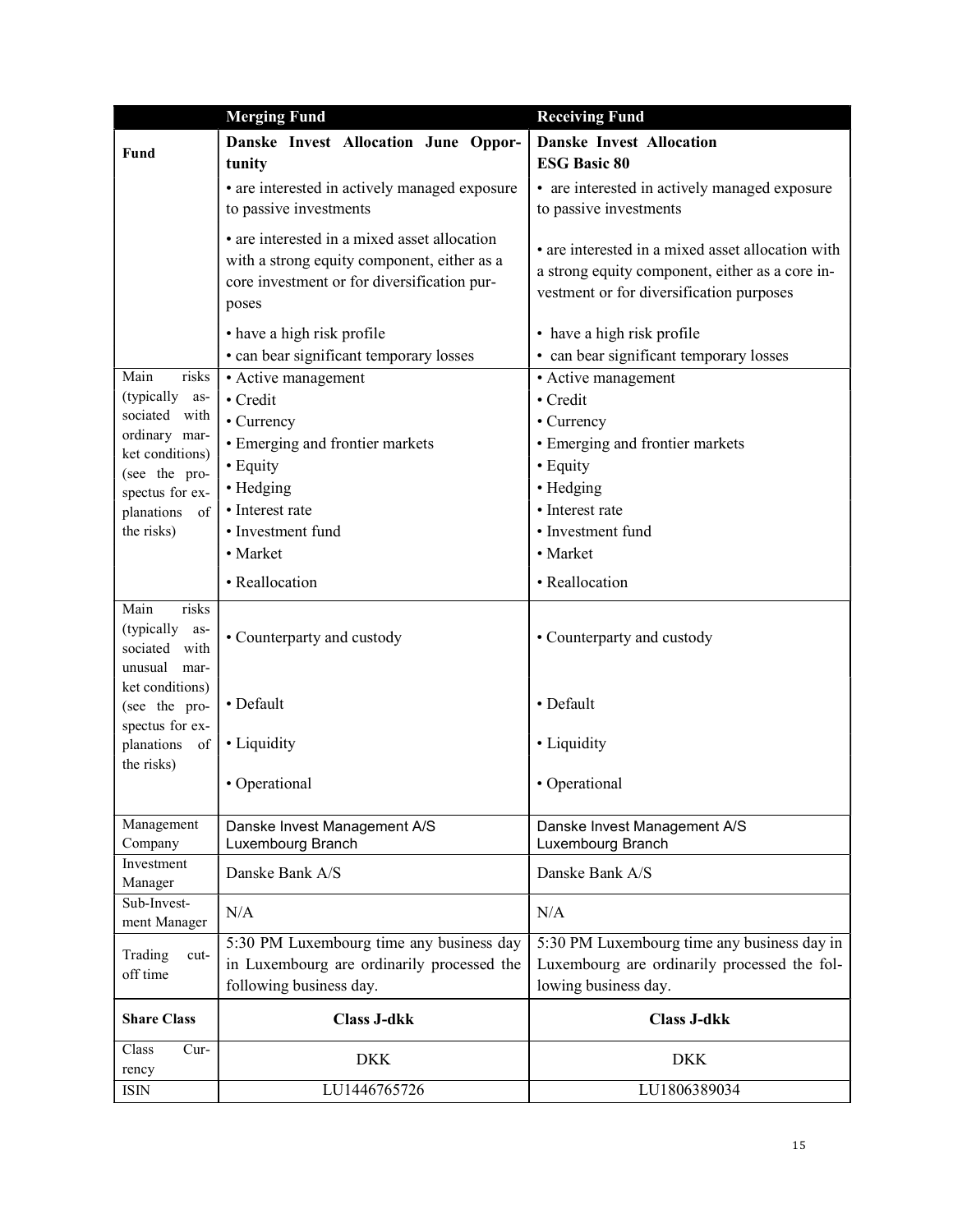|                    | <b>Merging Fund</b>                            | <b>Receiving Fund</b>                                  |
|--------------------|------------------------------------------------|--------------------------------------------------------|
| <b>Fund</b>        | Danske Invest Allocation June Oppor-<br>tunity | <b>Danske Invest Allocation</b><br><b>ESG Basic 80</b> |
| Ongoing            |                                                |                                                        |
| charges /Total     | 0.69%                                          | 0.69%                                                  |
| expense ratio      |                                                |                                                        |
| Subscription       | $0.00\%$                                       | $0.00\%$                                               |
| fee (max)          |                                                |                                                        |
| Switch<br>fee      | $0.00\%$                                       | $0.00\%$                                               |
| (max)              |                                                |                                                        |
| Redemption         | $0.00\%$                                       | $0.00\%$                                               |
| fee (max)          |                                                |                                                        |
| Management         | 0.35%                                          | 0.75%                                                  |
| fee (max)          |                                                |                                                        |
| Operating          | 0.20% (includes Luxembourg tax d'abonne-       | 0.20% (includes Luxembourg tax d'abonne-               |
| Admin<br>fee       | ment)                                          | ment)                                                  |
| (max)              |                                                |                                                        |
| Tax d'abonne-      | Included in the operating and admin fee (see   | Included in the operating and admin fee (see           |
| ment               | above)                                         | above)                                                 |
| Performance        | 0%                                             | $0\%$                                                  |
| fee                |                                                |                                                        |
| Risk and Re-       |                                                |                                                        |
| ward Indicator     | 5                                              | 5                                                      |
| (SRRI)             |                                                |                                                        |
| Swing pricing      | Yes                                            | Yes                                                    |
| applies            |                                                |                                                        |
| <b>Share Class</b> | <b>Class WA</b>                                | <b>Class WA</b>                                        |
| Class<br>Cur-      | <b>EUR</b>                                     | <b>EUR</b>                                             |
| rency              |                                                |                                                        |
| <b>ISIN</b>        | LU1668284653                                   | LU1806390636                                           |
| Ongoing            |                                                |                                                        |
| charges /Total     | 0.54%                                          | 0.44%                                                  |
| expense ratio      |                                                |                                                        |
| Subscription       | $0.00\%$                                       | $0.00\%$                                               |
| fee (max)          |                                                |                                                        |
| Switch<br>fee      | $0.00\%$                                       | $0.00\%$                                               |
| (max)              |                                                |                                                        |
| Redemption         | $0.00\%$                                       | $0.00\%$                                               |
| fee (max)          |                                                |                                                        |
| Management         | 0.35%                                          | 0.75%                                                  |
| fee $(max)$        |                                                |                                                        |
| Operating          | 0.20% (includes Luxembourg tax d'abonne-       | 0.20% (includes Luxembourg tax d'abonne-               |
| Admin<br>fee       | ment)                                          | ment)                                                  |
| (max)              |                                                |                                                        |
| Tax d'abonne-      | Included in the operating and admin fee (see   | Included in the operating and admin fee (see           |
| ment               | above)                                         | above)                                                 |
| Performance        |                                                |                                                        |
| fee                | $0\%$                                          | $0\%$                                                  |
|                    |                                                |                                                        |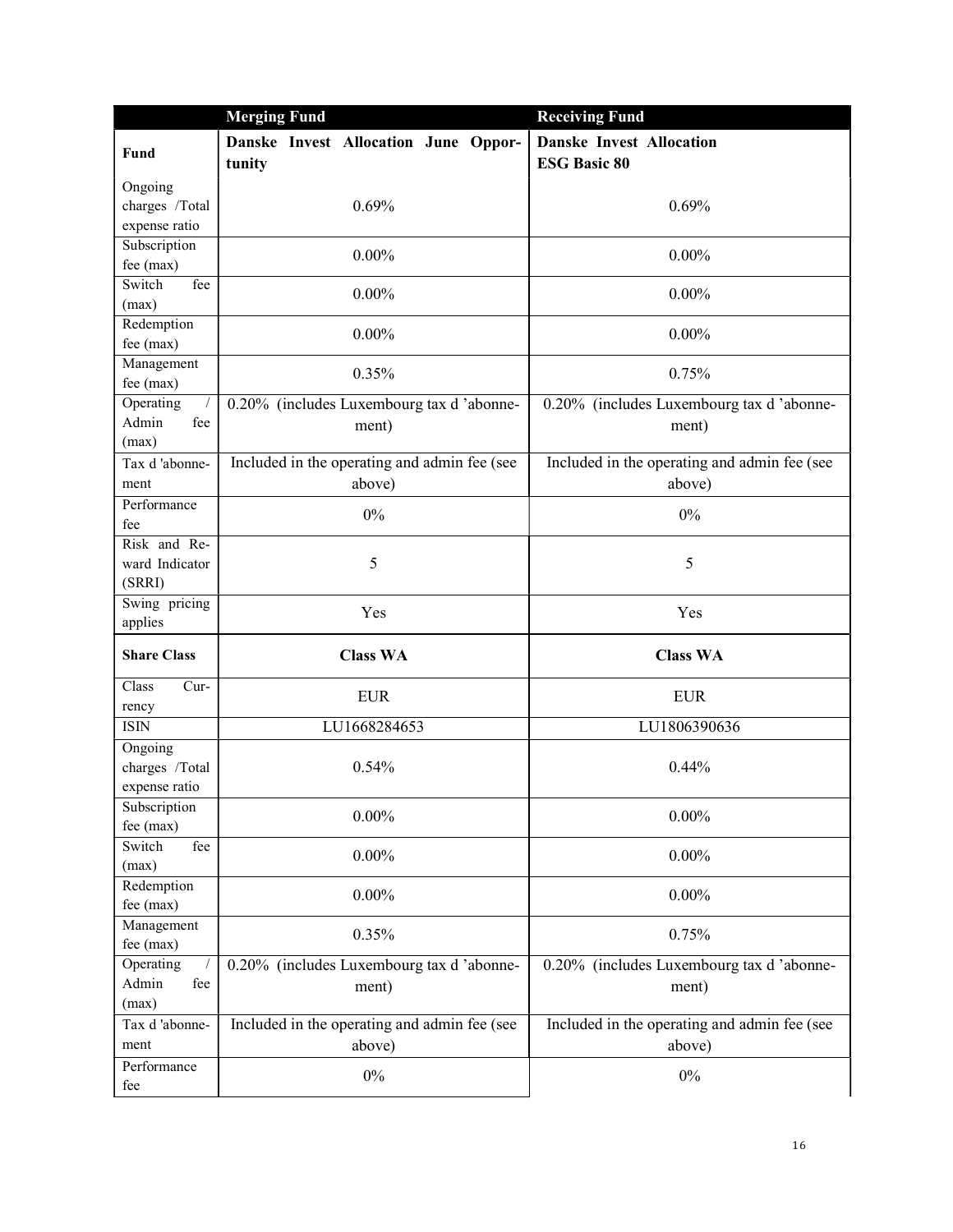|                                          | <b>Merging Fund</b>                            | <b>Receiving Fund</b>                                  |
|------------------------------------------|------------------------------------------------|--------------------------------------------------------|
| Fund                                     | Danske Invest Allocation June Oppor-<br>tunity | <b>Danske Invest Allocation</b><br><b>ESG Basic 80</b> |
| Risk and Re-<br>ward Indicator<br>(SRRI) |                                                |                                                        |
| Swing pricing<br>applies                 | Yes                                            | Yes                                                    |

|                                                     | <b>Merging Fund</b>                                                                                                                                                                                                                                                                                                                                                                | <b>Receiving Fund</b>                                                                                                                                                                                                                                                                                                                                                                                                                           |
|-----------------------------------------------------|------------------------------------------------------------------------------------------------------------------------------------------------------------------------------------------------------------------------------------------------------------------------------------------------------------------------------------------------------------------------------------|-------------------------------------------------------------------------------------------------------------------------------------------------------------------------------------------------------------------------------------------------------------------------------------------------------------------------------------------------------------------------------------------------------------------------------------------------|
| Fund                                                | <b>Danske Invest Allocation June Progressive</b>                                                                                                                                                                                                                                                                                                                                   | <b>Danske Invest Allocation ESG Basic 50</b>                                                                                                                                                                                                                                                                                                                                                                                                    |
| Investment ob-<br>jective                           | To achieve long-term investment growth,<br>while applying a balanced asset allocation<br>strategy.                                                                                                                                                                                                                                                                                 | To achieve long-term investment growth, while<br>applying a balanced asset allocation strategy.                                                                                                                                                                                                                                                                                                                                                 |
| Benchmark<br>(for perfor-<br>mance com-<br>parison) | None                                                                                                                                                                                                                                                                                                                                                                               | None                                                                                                                                                                                                                                                                                                                                                                                                                                            |
|                                                     | The fund gains exposure to equities and<br>bonds, in equal proportion, by investing in<br>exchange-traded funds (ETF) and index-<br>tracking funds. The fund may gain exposure<br>to any credit quality, sector and country, in-<br>cluding emerging markets.                                                                                                                      | The fund gains exposure to equities and bonds,<br>in equal proportion, by investing in other funds<br>such as exchange-traded funds (ETF) and in-<br>dex-tracking funds. With these other funds, re-<br>sponsible investment and ESG principles are<br>applied either at the securities selection or in-<br>dex construction level. The fund may gain ex-<br>posure to any credit quality, sector and coun-<br>try, including emerging markets. |
| Investment<br>policy                                | The fund's sustainable investment policy<br>does not apply to the underlying funds.<br>Specifically, the fund's default asset alloca-<br>tion is 50% in equities and 50% in bonds, but<br>this may be adjusted depending on the invest-<br>ment manager's market outlook. Over the<br>long term, the majority of the fund's credit<br>exposure is expected to be investment grade. | Specifically, the fund's default asset allocation<br>is 50% in equities and 50% in bonds, but this<br>may be adjusted depending on the investment<br>manager's market outlook. Over the long term,<br>the majority of the fund's credit exposure is<br>expected to be investment grade.                                                                                                                                                         |
|                                                     | The fund may be exposed, through UCITS<br>only, to the following investments up to the<br>percentages of net assets indicated:<br>· equities: 30% - 75%<br>• bonds and other debt securities: 25 - 70%                                                                                                                                                                             | The fund may be exposed, through UCITS<br>only, to the following investments up to the<br>percentages of net assets indicated:<br>• equities: 30% - 75%<br>• bonds and other debt securities: 25 - 70%                                                                                                                                                                                                                                          |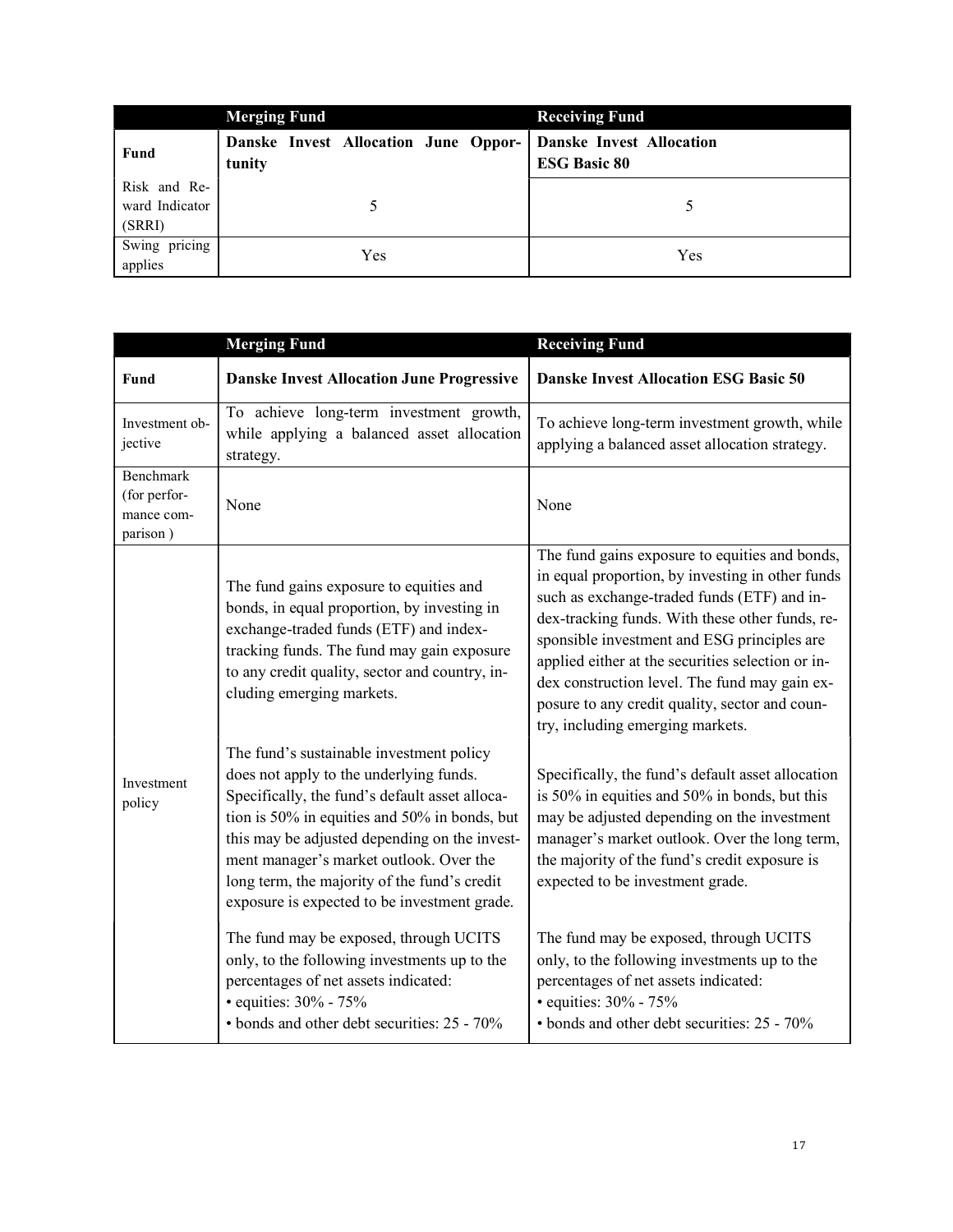|                                  | <b>Merging Fund</b>                                                                                                                                                                                                                                                                    | <b>Receiving Fund</b>                                                                                                                                                                                                                                                                 |
|----------------------------------|----------------------------------------------------------------------------------------------------------------------------------------------------------------------------------------------------------------------------------------------------------------------------------------|---------------------------------------------------------------------------------------------------------------------------------------------------------------------------------------------------------------------------------------------------------------------------------------|
| Fund                             | <b>Danske Invest Allocation June Progressive</b>                                                                                                                                                                                                                                       | <b>Danske Invest Allocation ESG Basic 50</b>                                                                                                                                                                                                                                          |
| Derivatives                      | At least 90% of the fund's investments in<br>other funds holding debt securities are de-<br>nominated in, or hedged into, EUR. How-<br>ever, currency risk can still arise from any<br>non-EUR debt securities held by underlying<br>funds<br>The fund may use derivatives for hedging | At least 90% of the fund's investments in other<br>funds holding debt securities are denominated<br>in, or hedged into, EUR. However, currency<br>risk can still arise from any non-EUR debt se-<br>curities held by underlying funds<br>The fund may use derivatives for hedging and |
|                                  | and efficient portfolio management.<br>Designed for investors who understand the                                                                                                                                                                                                       | efficient portfolio management.<br>Designed for investors who understand the                                                                                                                                                                                                          |
|                                  | risks of the fund and plan to invest for at least<br>3 years.<br>The fund may appeal to professional and re-<br>tail investors with basic investment                                                                                                                                   | risks of the fund and plan to invest for at least<br>3 years.<br>The fund may appeal to professional and retail<br>investors with basic investment knowledge                                                                                                                          |
| Investor<br>profile              | knowledge who:<br>• are looking for investment growth with a<br>stable return                                                                                                                                                                                                          | who:<br>• are looking for investment growth with a sta-<br>ble return                                                                                                                                                                                                                 |
|                                  | • are interested in actively managed exposure                                                                                                                                                                                                                                          | • are interested in actively managed exposure                                                                                                                                                                                                                                         |
|                                  | to passive investments                                                                                                                                                                                                                                                                 | to passive investments                                                                                                                                                                                                                                                                |
|                                  | • are interested in a mixed asset allocation,                                                                                                                                                                                                                                          | • are interested in a mixed asset allocation, ei-                                                                                                                                                                                                                                     |
|                                  | either as a core investment or for diversifica-                                                                                                                                                                                                                                        | ther as a core investment or for diversification                                                                                                                                                                                                                                      |
|                                  | tion purposes                                                                                                                                                                                                                                                                          | purposes                                                                                                                                                                                                                                                                              |
|                                  | • have a medium risk profile                                                                                                                                                                                                                                                           | • have a medium risk profile                                                                                                                                                                                                                                                          |
|                                  | · can bear moderate temporary losses                                                                                                                                                                                                                                                   | · can bear moderate temporary losses                                                                                                                                                                                                                                                  |
|                                  | • Active management                                                                                                                                                                                                                                                                    | • Active management                                                                                                                                                                                                                                                                   |
| Main risks<br>(typically as-     | • Credit                                                                                                                                                                                                                                                                               | • Credit                                                                                                                                                                                                                                                                              |
| sociated with                    | • Currency                                                                                                                                                                                                                                                                             | • Currency                                                                                                                                                                                                                                                                            |
| ordinary mar-                    | • Emerging and frontier markets                                                                                                                                                                                                                                                        | • Emerging and frontier markets                                                                                                                                                                                                                                                       |
| ket conditions)                  | • Equity                                                                                                                                                                                                                                                                               | • Equity                                                                                                                                                                                                                                                                              |
| (see the pro-                    | · Hedging<br>• Interest rate                                                                                                                                                                                                                                                           | • Hedging<br>• Interest rate                                                                                                                                                                                                                                                          |
| spectus for ex-                  | • Investment fund                                                                                                                                                                                                                                                                      | • Investment fund                                                                                                                                                                                                                                                                     |
| planations of<br>the risks)      | • Market                                                                                                                                                                                                                                                                               | • Market                                                                                                                                                                                                                                                                              |
|                                  | • Reallocation                                                                                                                                                                                                                                                                         | • Reallocation                                                                                                                                                                                                                                                                        |
| Main risks                       |                                                                                                                                                                                                                                                                                        |                                                                                                                                                                                                                                                                                       |
| (typically as-<br>sociated with  | • Counterparty and custody                                                                                                                                                                                                                                                             | • Counterparty and custody                                                                                                                                                                                                                                                            |
| unusual mar-                     |                                                                                                                                                                                                                                                                                        |                                                                                                                                                                                                                                                                                       |
| ket conditions)<br>(see the pro- | • Default                                                                                                                                                                                                                                                                              | • Default                                                                                                                                                                                                                                                                             |
| spectus for ex-                  |                                                                                                                                                                                                                                                                                        |                                                                                                                                                                                                                                                                                       |
| planations of                    | • Liquidity                                                                                                                                                                                                                                                                            | • Liquidity                                                                                                                                                                                                                                                                           |
| the risks)                       | • Operational                                                                                                                                                                                                                                                                          | • Operational                                                                                                                                                                                                                                                                         |
| Management                       | Danske Invest Management A/S                                                                                                                                                                                                                                                           | Danske Invest Management A/S                                                                                                                                                                                                                                                          |
| Company                          | Luxembourg Branch                                                                                                                                                                                                                                                                      | Luxembourg Branch                                                                                                                                                                                                                                                                     |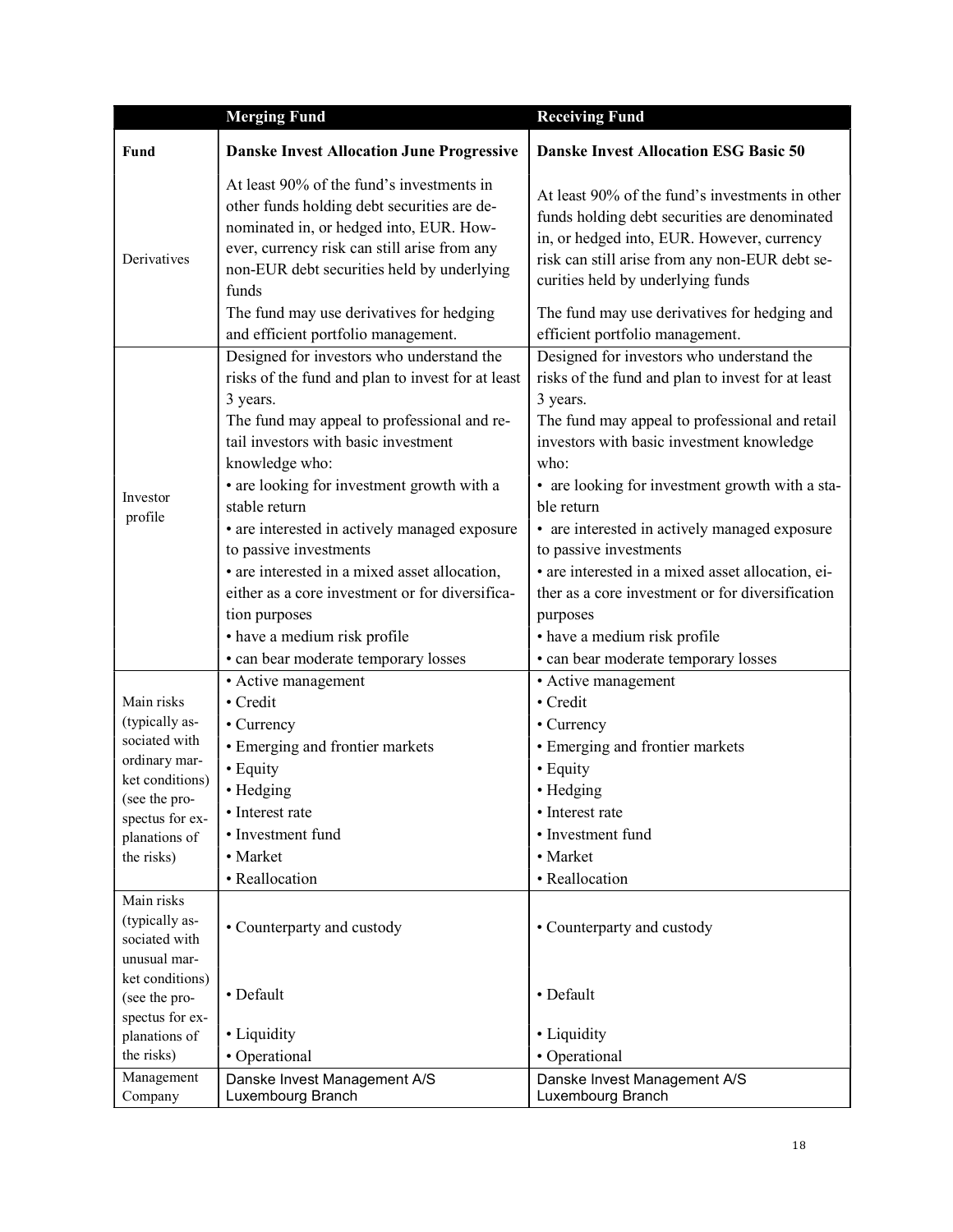|                                            | <b>Merging Fund</b>                                                                                               | <b>Receiving Fund</b>                                                                                               |
|--------------------------------------------|-------------------------------------------------------------------------------------------------------------------|---------------------------------------------------------------------------------------------------------------------|
| <b>Fund</b>                                | <b>Danske Invest Allocation June Progressive</b>                                                                  | <b>Danske Invest Allocation ESG Basic 50</b>                                                                        |
| Investment<br>Manager                      | Danske Bank A/S                                                                                                   | Danske Bank A/S                                                                                                     |
| Sub-Invest-<br>ment Manager                | N/A                                                                                                               | N/A                                                                                                                 |
| Trading<br>cut-<br>off time                | 5:30 PM Luxembourg time any business day<br>in Luxembourg are ordinarily processed the<br>following business day. | 5:30 PM Luxembourg time any business day in<br>Luxembourg are ordinarily processed the fol-<br>lowing business day. |
| <b>Share Class</b>                         | <b>Class J-dkk</b>                                                                                                | <b>Class J-dkk</b>                                                                                                  |
| Class<br>Currency                          | <b>DKK</b>                                                                                                        | <b>DKK</b>                                                                                                          |
| <b>ISIN</b>                                | LU1446766450                                                                                                      | LU1806386287                                                                                                        |
| Ongoing<br>charges /Total<br>expense ratio | 0.73%                                                                                                             | 0.69%                                                                                                               |
| Subscription<br>fee (max)                  | $0.00\%$                                                                                                          | $0.00\%$                                                                                                            |
| Switch fee<br>(max)                        | $0.00\%$                                                                                                          | $0.00\%$                                                                                                            |
| Redemption<br>fee (max)                    | $0.00\%$                                                                                                          | $0.00\%$                                                                                                            |
| Management<br>fee (max)                    | 0.35%                                                                                                             | 0.75%                                                                                                               |
| Operating /<br>Admin fee<br>(max)          | 0.20% (includes Luxembourg tax d'abonne-<br>ment)                                                                 | 0.20% (includes Luxembourg tax d'abonne-<br>ment)                                                                   |
| Tax d'abonne-<br>ment                      | Included in the operating and admin fee (see<br>above)                                                            | Included in the operating and admin fee (see<br>above)                                                              |
| Performance<br>fee                         | 0%                                                                                                                | $0\%$                                                                                                               |
| Risk and Re-<br>ward Indicator<br>(SRRI)   | 4                                                                                                                 | $\overline{4}$                                                                                                      |
| Swing pricing<br>applies                   | Yes                                                                                                               | Yes                                                                                                                 |
| <b>Share Class</b>                         | <b>Class WA</b>                                                                                                   | <b>Class WA</b>                                                                                                     |
| Class<br>Currency                          | <b>EUR</b>                                                                                                        | <b>EUR</b>                                                                                                          |
| <b>ISIN</b>                                | LU1668286518                                                                                                      | LU1806387848                                                                                                        |
| Ongoing<br>charges /Total<br>expense ratio | 0.58%                                                                                                             | 0.44%                                                                                                               |
| Subscription<br>fee (max)                  | $0.00\%$                                                                                                          | $0.00\%$                                                                                                            |
| Switch fee<br>(max)                        | $0.00\%$                                                                                                          | $0.00\%$                                                                                                            |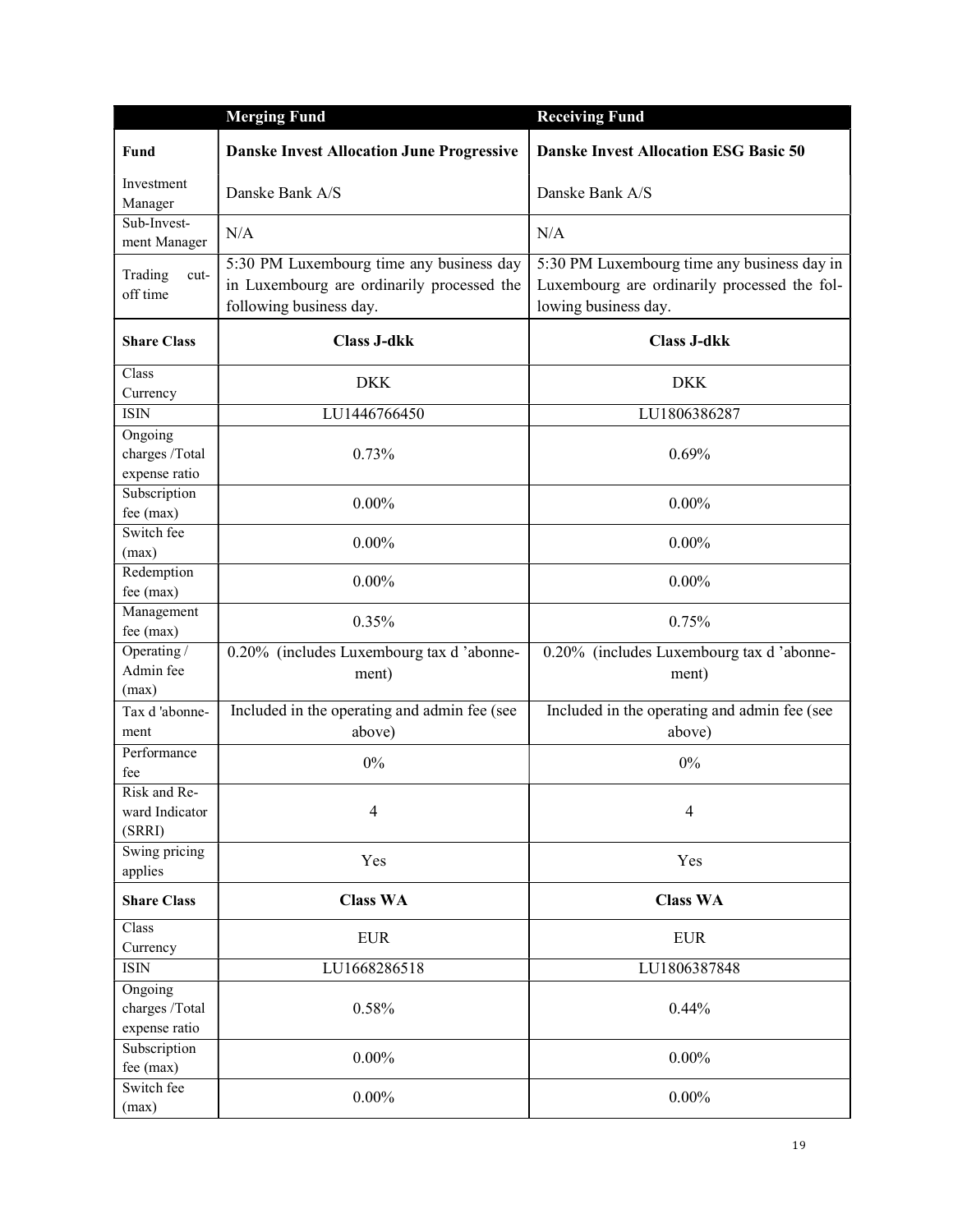|                                          | <b>Merging Fund</b>                                    | <b>Receiving Fund</b>                                  |
|------------------------------------------|--------------------------------------------------------|--------------------------------------------------------|
| Fund                                     | <b>Danske Invest Allocation June Progressive</b>       | <b>Danske Invest Allocation ESG Basic 50</b>           |
| Redemption<br>$fee$ (max)                | $0.00\%$                                               | $0.00\%$                                               |
| Management<br>$fee$ (max)                | 0.35%                                                  | 0.75%                                                  |
| Operating /<br>Admin fee<br>(max)        | 0.20% (includes Luxembourg tax d'abonne-<br>ment)      | 0.20% (includes Luxembourg tax d'abonne-<br>ment)      |
| Tax d'abonne-<br>ment                    | Included in the operating and admin fee (see<br>above) | Included in the operating and admin fee (see<br>above) |
| Performance<br>fee                       | $0\%$                                                  | $0\%$                                                  |
| Risk and Re-<br>ward Indicator<br>(SRRI) | 4                                                      | 4                                                      |
| Swing pricing<br>applies                 | Yes                                                    | Yes                                                    |

|                                                     | <b>Merging Fund</b>                                                                                                                                                                                                                                                                                                                                                                | <b>Receiving Fund</b>                                                                                                                                                                                                                                                                                                                                                                                                                        |
|-----------------------------------------------------|------------------------------------------------------------------------------------------------------------------------------------------------------------------------------------------------------------------------------------------------------------------------------------------------------------------------------------------------------------------------------------|----------------------------------------------------------------------------------------------------------------------------------------------------------------------------------------------------------------------------------------------------------------------------------------------------------------------------------------------------------------------------------------------------------------------------------------------|
| Fund                                                | <b>Danske Invest Allocation June Balanced</b>                                                                                                                                                                                                                                                                                                                                      | <b>Danske Invest Allocation ESG Basic 35</b>                                                                                                                                                                                                                                                                                                                                                                                                 |
| Investment<br>objective                             | To achieve long-term investment growth,<br>while applying a balanced asset allocation<br>strategy.                                                                                                                                                                                                                                                                                 | To achieve long-term investment growth, while<br>applying a balanced asset allocation strategy.                                                                                                                                                                                                                                                                                                                                              |
| Benchmark<br>(for perfor-<br>mance com-<br>parison) | None                                                                                                                                                                                                                                                                                                                                                                               | None                                                                                                                                                                                                                                                                                                                                                                                                                                         |
| Investment<br>policy                                | The fund gains exposure to bonds and equi-<br>ties, with emphasis on bonds, by investing in<br>exchange-traded funds (ETF) and index-<br>tracking funds. The fund may gain exposure<br>to any credit quality, sector and country, in-<br>cluding emerging markets.                                                                                                                 | The fund gains exposure to bonds and equities,<br>with emphasis on bonds, by investing in other<br>funds such as exchange-traded funds (ETF)<br>and index-tracking funds. With these other<br>funds, responsible investment and ESG princi-<br>ples are applied either at the securities selection<br>or index construction level. The fund may gain<br>exposure to any credit quality, sector and coun-<br>try, including emerging markets. |
|                                                     | The fund's sustainable investment policy<br>does not apply to the underlying funds.<br>Specifically, the fund's default asset alloca-<br>tion is 65% in bonds and 35% in equities, but<br>this may be adjusted depending on the invest-<br>ment manager's market outlook. Over the<br>long term, the majority of the fund's credit<br>exposure is expected to be investment grade. | Specifically, the fund's default asset allocation<br>is 65% in bonds and 35% in equities, but this<br>may be adjusted depending on the investment<br>manager's market outlook. Over the long term,<br>the majority of the fund's credit exposure is ex-<br>pected to be investment grade.                                                                                                                                                    |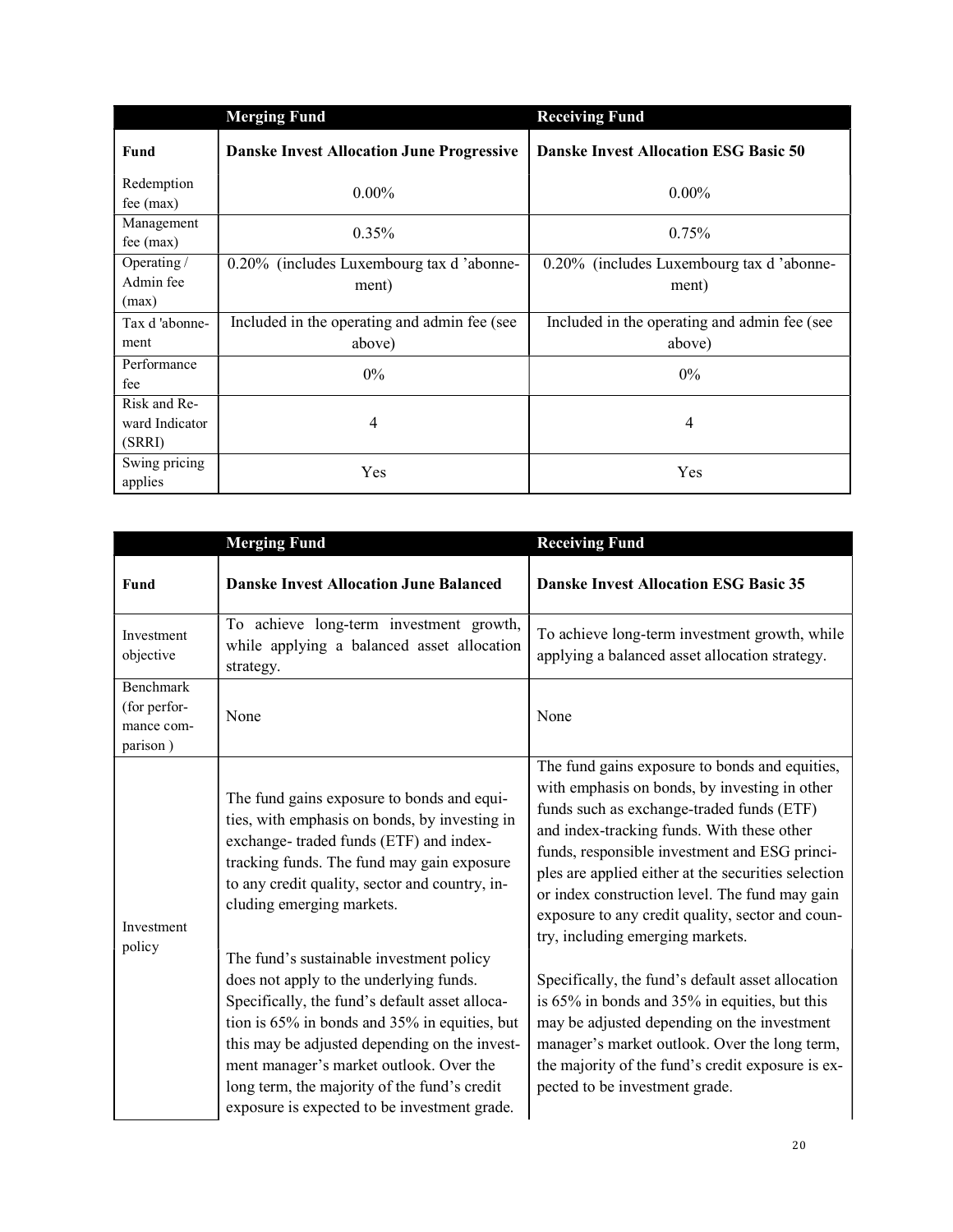|                                                                                                                                                                    | <b>Merging Fund</b>                                                                                                                                                                                                                                                                                                                                                                                                                                                                                                                                        | <b>Receiving Fund</b>                                                                                                                                                                                                                                                                                                                                                                                                                                                                                                                                      |
|--------------------------------------------------------------------------------------------------------------------------------------------------------------------|------------------------------------------------------------------------------------------------------------------------------------------------------------------------------------------------------------------------------------------------------------------------------------------------------------------------------------------------------------------------------------------------------------------------------------------------------------------------------------------------------------------------------------------------------------|------------------------------------------------------------------------------------------------------------------------------------------------------------------------------------------------------------------------------------------------------------------------------------------------------------------------------------------------------------------------------------------------------------------------------------------------------------------------------------------------------------------------------------------------------------|
| Fund                                                                                                                                                               | <b>Danske Invest Allocation June Balanced</b>                                                                                                                                                                                                                                                                                                                                                                                                                                                                                                              | <b>Danske Invest Allocation ESG Basic 35</b>                                                                                                                                                                                                                                                                                                                                                                                                                                                                                                               |
|                                                                                                                                                                    | The fund may be exposed, through UCITS<br>only, to the following investments up to the<br>percentages of net assets indicated:<br>• bonds and other debt securities: 40% - 80%<br>• equities: $20\%$ - $60\%$                                                                                                                                                                                                                                                                                                                                              | The fund may be exposed, through UCITS<br>only, to the following investments up to the<br>percentages of net assets indicated:<br>• bonds and other debt securities: 40% - 80%<br>• equities: $20\%$ - $60\%$                                                                                                                                                                                                                                                                                                                                              |
| Derivatives                                                                                                                                                        | At least 90% of the fund's investments in<br>other funds holding debt securities are de-<br>nominated in, or hedged into, EUR. How-<br>ever, currency risk can still arise from any<br>non-EUR debt securities held by underlying<br>funds                                                                                                                                                                                                                                                                                                                 | At least 90% of the fund's investments in other<br>funds holding debt securities are denominated<br>in, or hedged into, EUR. However, currency<br>risk can still arise from any non-EUR debt se-<br>curities held by underlying funds                                                                                                                                                                                                                                                                                                                      |
|                                                                                                                                                                    | The fund may use derivatives for hedging<br>and efficient portfolio management.                                                                                                                                                                                                                                                                                                                                                                                                                                                                            | The fund may use derivatives for hedging and<br>efficient portfolio management.                                                                                                                                                                                                                                                                                                                                                                                                                                                                            |
| Investor<br>profile                                                                                                                                                | Designed for investors who understand the<br>risks of the fund and plan to invest for at least<br>3 years.<br>The fund may appeal to professional and re-<br>tail investors with basic investment<br>knowledge who:<br>• are looking for investment growth with a<br>stable return<br>• are interested in actively managed exposure<br>to passive investments<br>• are interested in a mixed asset allocation,<br>either as a core investment or for diversifica-<br>tion purposes<br>• have a medium risk profile<br>· can bear moderate temporary losses | Designed for investors who understand the<br>risks of the fund and plan to invest for at least 3<br>years.<br>The fund may appeal to professional and retail<br>investors with basic investment knowledge<br>who:<br>• are looking for investment growth with a sta-<br>ble return<br>• are interested in actively managed exposure<br>to passive investments<br>· are interested in a mixed asset allocation, ei-<br>ther as a core investment or for diversification<br>purposes<br>• have a medium risk profile<br>· can bear moderate temporary losses |
| Main risks<br>(typically as-<br>sociated with<br>ordinary mar-<br>ket conditions)<br>(see the pro-<br>spectus for ex-<br>planations of<br>the risks)<br>Main risks | • Active management<br>• Credit<br>• Currency<br>• Emerging and frontier markets<br>• Equity<br>• Hedging<br>• Interest rate<br>• Investment fund<br>• Market<br>• Reallocation<br>• Counterparty and custody                                                                                                                                                                                                                                                                                                                                              | • Active management<br>• Credit<br>• Currency<br>• Emerging and frontier markets<br>• Equity<br>• Hedging<br>• Interest rate<br>• Investment fund<br>• Market<br>• Reallocation<br>• Counterparty and custody                                                                                                                                                                                                                                                                                                                                              |
| (typically as-<br>sociated with<br>unusual mar-<br>ket conditions)                                                                                                 | • Default<br>• Liquidity<br>• Operational                                                                                                                                                                                                                                                                                                                                                                                                                                                                                                                  | • Default<br>• Liquidity<br>• Operational                                                                                                                                                                                                                                                                                                                                                                                                                                                                                                                  |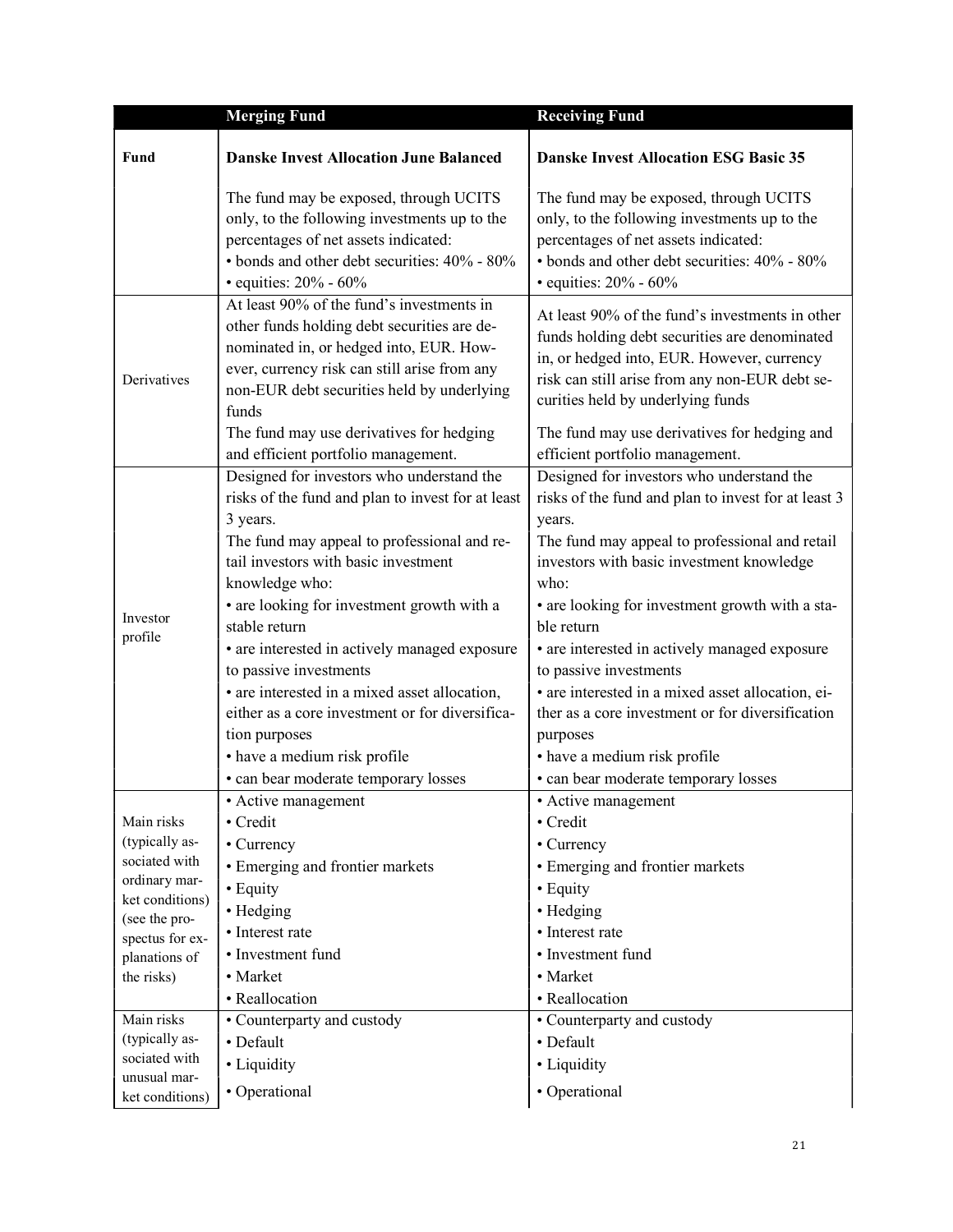|                                                                 | <b>Merging Fund</b>                                                                                               | <b>Receiving Fund</b>                                                                                               |
|-----------------------------------------------------------------|-------------------------------------------------------------------------------------------------------------------|---------------------------------------------------------------------------------------------------------------------|
| Fund                                                            | <b>Danske Invest Allocation June Balanced</b>                                                                     | <b>Danske Invest Allocation ESG Basic 35</b>                                                                        |
| (see the pro-<br>spectus for ex-<br>planations of<br>the risks) |                                                                                                                   |                                                                                                                     |
| Management<br>Company                                           | Danske Invest Management A/S<br>Luxembourg Branch                                                                 | Danske Invest Management A/S<br>Luxembourg Branch                                                                   |
| Investment<br>Manager                                           | Danske Bank A/S                                                                                                   | Danske Bank A/S                                                                                                     |
| Sub-Invest-<br>ment Manager                                     | N/A                                                                                                               | N/A                                                                                                                 |
| Trading<br>cut-<br>off time                                     | 5:30 PM Luxembourg time any business day<br>in Luxembourg are ordinarily processed the<br>following business day. | 5:30 PM Luxembourg time any business day in<br>Luxembourg are ordinarily processed the fol-<br>lowing business day. |
| <b>Share Class</b>                                              | <b>Class J-dkk</b>                                                                                                | <b>Class J-dkk</b>                                                                                                  |
| Class<br>Currency                                               | <b>DKK</b>                                                                                                        | <b>DKK</b>                                                                                                          |
| <b>ISIN</b>                                                     | LU1446763192                                                                                                      | LU1806383342                                                                                                        |
| Ongoing<br>charges /Total<br>expense ratio                      | 0.73%                                                                                                             | 0.69%                                                                                                               |
| Subscription<br>fee (max)                                       | $0.00\%$                                                                                                          | $0.00\%$                                                                                                            |
| Switch fee<br>(max)                                             | $0.00\%$                                                                                                          | $0.00\%$                                                                                                            |
| Redemption<br>fee $(max)$                                       | $0.00\%$                                                                                                          | $0.00\%$                                                                                                            |
| Management<br>fee (max)                                         | 0.35%                                                                                                             | 0.75%                                                                                                               |
| Operating /<br>Admin fee<br>(max)                               | 0.20% (includes Luxembourg tax d'abonne-<br>ment)                                                                 | 0.20% (includes Luxembourg tax d 'abonne-<br>ment)                                                                  |
| Tax d'abonne-<br>ment                                           | Included in the operating and admin fee (see<br>above)                                                            | Included in the operating and admin fee (see<br>above)                                                              |
| Performance<br>fee                                              | $0\%$                                                                                                             | $0\%$                                                                                                               |
| Risk and Re-<br>ward Indicator<br>(SRRI)                        | $\overline{4}$                                                                                                    | $\overline{4}$                                                                                                      |
| Swing pricing<br>applies                                        | Yes                                                                                                               | Yes                                                                                                                 |
| <b>Share Class</b>                                              | <b>Class WA</b>                                                                                                   | <b>Class WA</b>                                                                                                     |
| Class<br>Currency                                               | <b>EUR</b>                                                                                                        | <b>EUR</b>                                                                                                          |
| ISIN                                                            | LU1668276394                                                                                                      | LU1806384829                                                                                                        |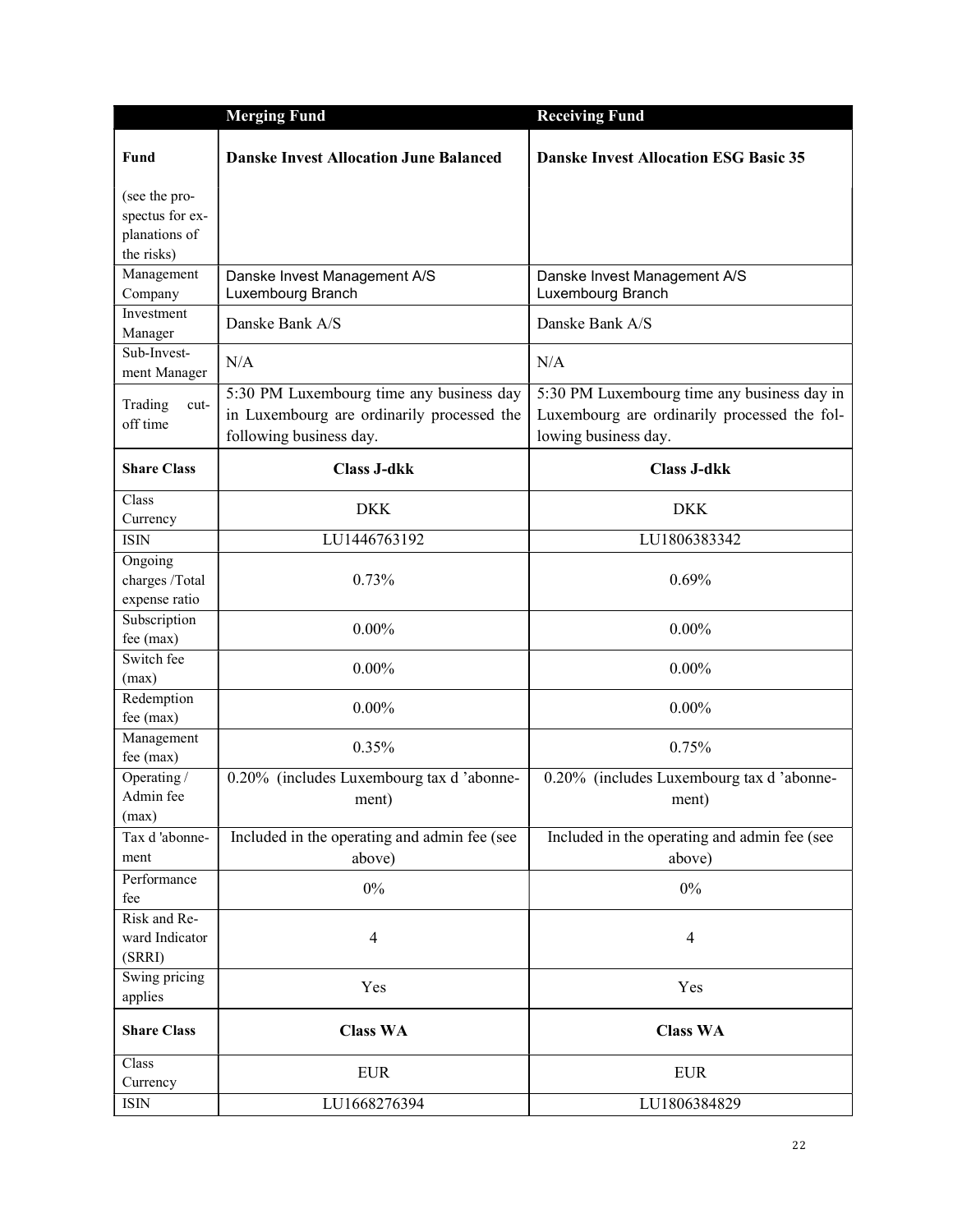|                                            | <b>Merging Fund</b>                                    | <b>Receiving Fund</b>                                  |
|--------------------------------------------|--------------------------------------------------------|--------------------------------------------------------|
| Fund                                       | <b>Danske Invest Allocation June Balanced</b>          | <b>Danske Invest Allocation ESG Basic 35</b>           |
| Ongoing<br>charges /Total<br>expense ratio | 0.58%                                                  | 0.44%                                                  |
| Subscription<br>fee (max)                  | $0.00\%$                                               | $0.00\%$                                               |
| Switch fee<br>(max)                        | $0.00\%$                                               | $0.00\%$                                               |
| Redemption<br>fee (max)                    | $0.00\%$                                               | $0.00\%$                                               |
| Management<br>fee (max)                    | 0.35%                                                  | 0.75%                                                  |
| Operating /                                | 0.20% (includes Luxembourg tax d'abonne-               | 0.20% (includes Luxembourg tax d'abonne-               |
| Admin fee                                  | ment)                                                  | ment)                                                  |
| (max)                                      |                                                        |                                                        |
| Tax d'abonne-<br>ment                      | Included in the operating and admin fee (see<br>above) | Included in the operating and admin fee (see<br>above) |
| Performance<br>fee                         | $0\%$                                                  | 0%                                                     |
| Risk and Re-<br>ward Indicator<br>(SRRI)   | $\overline{4}$                                         | 4                                                      |
| Swing pricing<br>applies                   | Yes                                                    | Yes                                                    |

|                                                            | <b>Merging Fund</b>                                                                                                                                                                                                                                                | <b>Receiving Fund</b>                                                                                                                                                                                                                                                                                                                                                                                                                        |
|------------------------------------------------------------|--------------------------------------------------------------------------------------------------------------------------------------------------------------------------------------------------------------------------------------------------------------------|----------------------------------------------------------------------------------------------------------------------------------------------------------------------------------------------------------------------------------------------------------------------------------------------------------------------------------------------------------------------------------------------------------------------------------------------|
| Fund                                                       | <b>Danske Invest Allocation June Moderate</b>                                                                                                                                                                                                                      | <b>Danske Invest Allocation ESG Basic 20</b>                                                                                                                                                                                                                                                                                                                                                                                                 |
| Investment<br>objective                                    | To achieve long-term investment growth,<br>while applying a defensive-to-balanced asset<br>allocation strategy.                                                                                                                                                    | To achieve long-term investment growth, while<br>applying a defensive-to-balanced asset alloca-<br>tion strategy.                                                                                                                                                                                                                                                                                                                            |
| <b>Benchmark</b><br>(for perfor-<br>mance com-<br>parison) | None                                                                                                                                                                                                                                                               | None                                                                                                                                                                                                                                                                                                                                                                                                                                         |
| Investment<br>policy                                       | The fund gains exposure to bonds and equi-<br>ties, with emphasis on bonds, by investing in<br>exchange-traded funds (ETF) and index-<br>tracking funds. The fund may gain exposure<br>to any credit quality, sector and country, in-<br>cluding emerging markets. | The fund gains exposure to bonds and equities,<br>with emphasis on bonds, by investing in other<br>funds such as exchange-traded funds (ETF)<br>and index-tracking funds. With these other<br>funds, responsible investment and ESG princi-<br>ples are applied either at the securities selec-<br>tion or index construction level. The fund may<br>gain exposure to any credit quality, sector and<br>country, including emerging markets. |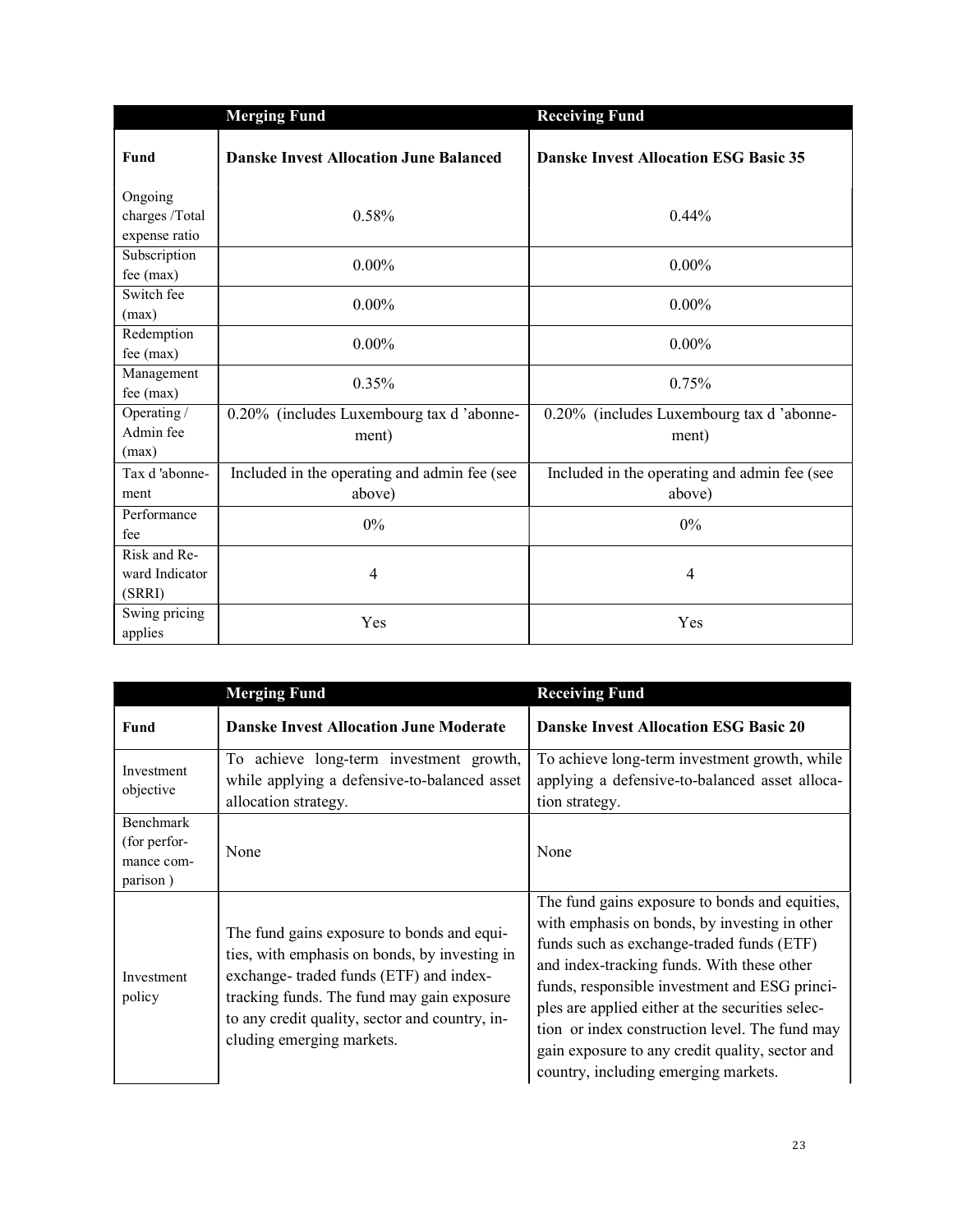|                                                   | <b>Merging Fund</b>                                                                                                                                                                                                                                                                                                                                                                                                                                                                                                                                                                        | <b>Receiving Fund</b>                                                                                                                                                                                                                                                                                                                                                                                                                                                                                                                                                                   |
|---------------------------------------------------|--------------------------------------------------------------------------------------------------------------------------------------------------------------------------------------------------------------------------------------------------------------------------------------------------------------------------------------------------------------------------------------------------------------------------------------------------------------------------------------------------------------------------------------------------------------------------------------------|-----------------------------------------------------------------------------------------------------------------------------------------------------------------------------------------------------------------------------------------------------------------------------------------------------------------------------------------------------------------------------------------------------------------------------------------------------------------------------------------------------------------------------------------------------------------------------------------|
| Fund                                              | <b>Danske Invest Allocation June Moderate</b>                                                                                                                                                                                                                                                                                                                                                                                                                                                                                                                                              | <b>Danske Invest Allocation ESG Basic 20</b>                                                                                                                                                                                                                                                                                                                                                                                                                                                                                                                                            |
|                                                   | The fund's sustainable investment policy<br>does not apply to the underlying funds.<br>Specifically, the fund's default asset alloca-<br>tion is 75% in bonds and 25% in equities, but<br>this may be adjusted depending on the invest-<br>ment manager's market outlook. Over the<br>long term, the majority of the fund's credit<br>exposure is expected to be investment grade.                                                                                                                                                                                                         | Specifically, the fund's default asset allocation<br>is 80% in bonds and 20% in equities, but this<br>may be adjusted depending on the investment<br>manager's market outlook. Over the long term,<br>the majority of the fund's credit exposure is<br>expected to be investment grade.                                                                                                                                                                                                                                                                                                 |
|                                                   | The fund may be exposed, through UCITS<br>only, to the following investments up to the<br>percentages of net assets indicated:<br>• bonds and other debt securities: 60% - 85%<br>• equities: $15% - 40%$                                                                                                                                                                                                                                                                                                                                                                                  | The fund may be exposed, through UCITS<br>only, to the following investments up to the<br>percentages of net assets indicated:<br>• bonds and other debt securities: 60% - 100%<br>• equities: $0\%$ - $40\%$                                                                                                                                                                                                                                                                                                                                                                           |
| Derivatives                                       | At least 90% of the fund's investments in<br>other funds holding debt securities are de-<br>nominated in, or hedged into, EUR. How-<br>ever, currency risk can still arise from any<br>non-EUR debt securities held by underlying<br>funds                                                                                                                                                                                                                                                                                                                                                 | At least 90% of the fund's investments in other<br>funds holding debt securities are denominated<br>in, or hedged into, EUR. However, currency<br>risk can still arise from any non-EUR debt se-<br>curities held by underlying funds                                                                                                                                                                                                                                                                                                                                                   |
|                                                   | The fund may use derivatives for hedging<br>and efficient portfolio management.                                                                                                                                                                                                                                                                                                                                                                                                                                                                                                            | The fund may use derivatives for hedging and<br>efficient portfolio management.                                                                                                                                                                                                                                                                                                                                                                                                                                                                                                         |
| Investor<br>profile                               | Designed for investors who understand the<br>risks of the fund and plan to invest for at least<br>3 years.<br>The fund may appeal to professional and re-<br>tail investors with basic investment<br>knowledge who:<br>• are looking for investment growth with a<br>stable return<br>• are interested in actively managed exposure<br>to passive investments<br>• are interested in a mixed asset allocation<br>with a strong bond component, either as a<br>core investment or for diversification pur-<br>poses<br>• have a medium risk profile<br>• can bear moderate temporary losses | Designed for investors who understand the<br>risks of the fund and plan to invest for at least<br>3 years.<br>The fund may appeal to professional and retail<br>investors with basic investment knowledge<br>who:<br>• are looking for investment growth with a sta-<br>ble return<br>• are interested in actively managed exposure<br>to passive investments<br>• are interested in a mixed asset allocation with<br>a strong bond component, either as a core in-<br>vestment or for diversification purposes<br>• have a medium risk profile<br>• can bear moderate temporary losses |
| Main risks<br>(typically as-                      | • Active management<br>• Credit                                                                                                                                                                                                                                                                                                                                                                                                                                                                                                                                                            | • Active management<br>• Credit                                                                                                                                                                                                                                                                                                                                                                                                                                                                                                                                                         |
| sociated with<br>ordinary mar-<br>ket conditions) | • Currency<br>• Emerging and frontier markets<br>• Equity                                                                                                                                                                                                                                                                                                                                                                                                                                                                                                                                  | • Currency<br>• Emerging and frontier markets<br>• Equity                                                                                                                                                                                                                                                                                                                                                                                                                                                                                                                               |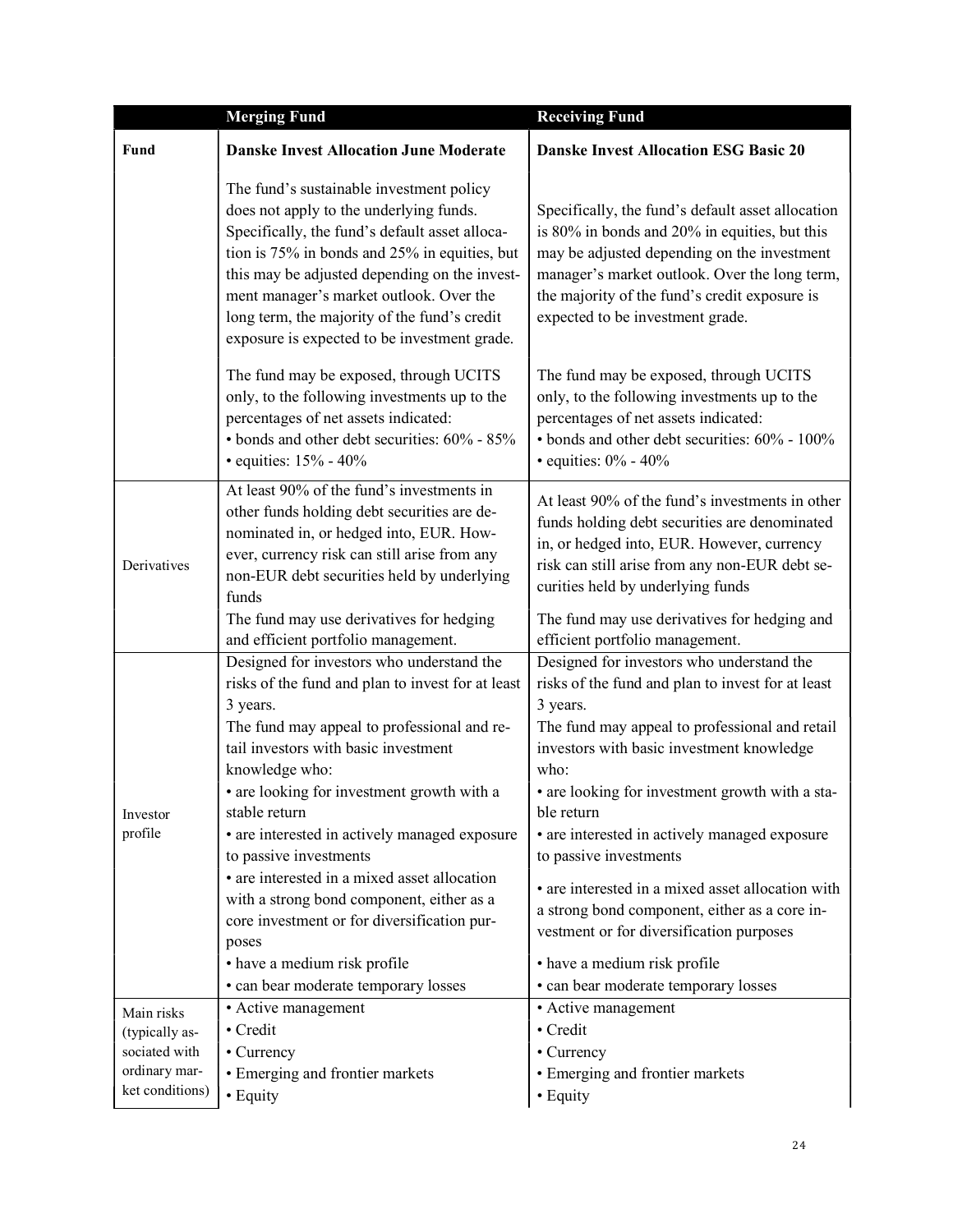|                                  | <b>Merging Fund</b>                           | <b>Receiving Fund</b>                        |
|----------------------------------|-----------------------------------------------|----------------------------------------------|
| Fund                             | <b>Danske Invest Allocation June Moderate</b> | <b>Danske Invest Allocation ESG Basic 20</b> |
| (see the pro-                    | • Hedging                                     | • Hedging                                    |
| spectus for ex-                  | • Interest rate                               | • Interest rate                              |
| planations of                    | • Investment fund                             | • Investment fund                            |
| the risks)                       | • Market                                      | • Market                                     |
|                                  | • Reallocation                                | • Reallocation                               |
| Main risks                       | • Counterparty and custody                    | • Counterparty and custody                   |
| (typically as-                   | • Default                                     | • Default                                    |
| sociated with                    | • Liquidity                                   | • Liquidity                                  |
| unusual mar-                     |                                               |                                              |
| ket conditions)                  |                                               |                                              |
| (see the pro-                    | • Operational                                 | • Operational                                |
| spectus for ex-<br>planations of |                                               |                                              |
| the risks)                       |                                               |                                              |
| Management                       | Danske Invest Management A/S                  | Danske Invest Management A/S                 |
| Company                          | Luxembourg Branch                             | Luxembourg Branch                            |
| Investment                       |                                               |                                              |
| Manager                          | Danske Bank A/S                               | Danske Bank A/S                              |
| Sub-Invest-                      | N/A                                           | N/A                                          |
| ment Manager                     |                                               |                                              |
| Trading<br>cut-                  | 5:30 PM Luxembourg time any business day      | 5:30 PM Luxembourg time any business day in  |
| off time                         | in Luxembourg are ordinarily processed the    | Luxembourg are ordinarily processed the fol- |
|                                  | following business day.                       | lowing business day.                         |
| <b>Share Class</b>               | <b>Class J-dkk</b>                            | <b>Class J-dkk</b>                           |
| Class                            | <b>DKK</b>                                    | <b>DKK</b>                                   |
| Currency                         |                                               |                                              |
| <b>ISIN</b>                      | LU1446764752                                  | LU1806380595                                 |
| Ongoing<br>charges /Total        | 0.74%                                         | 0.69%                                        |
| expense ratio                    |                                               |                                              |
| Subscription                     |                                               |                                              |
| fee (max)                        | $0.00\%$                                      | $0.00\%$                                     |
| Switch fee                       |                                               |                                              |
| (max)                            | $0.00\%$                                      | $0.00\%$                                     |
| Redemption                       | $0.00\%$                                      | $0.00\%$                                     |
| fee (max)                        |                                               |                                              |
| Management                       | 0.35%                                         | 0.75%                                        |
| fee (max)                        |                                               |                                              |
| Operating /                      | 0.20% (includes Luxembourg tax d'abonne-      | 0.20% (includes Luxembourg tax d'abonne-     |
| Admin fee                        | ment)                                         | ment)                                        |
| (max)                            |                                               |                                              |
| Tax d'abonne-                    | Included in the operating and admin fee (see  | Included in the operating and admin fee (see |
| ment                             | above)                                        | above)                                       |
| Performance                      | $0\%$                                         | $0\%$                                        |
| fee                              |                                               |                                              |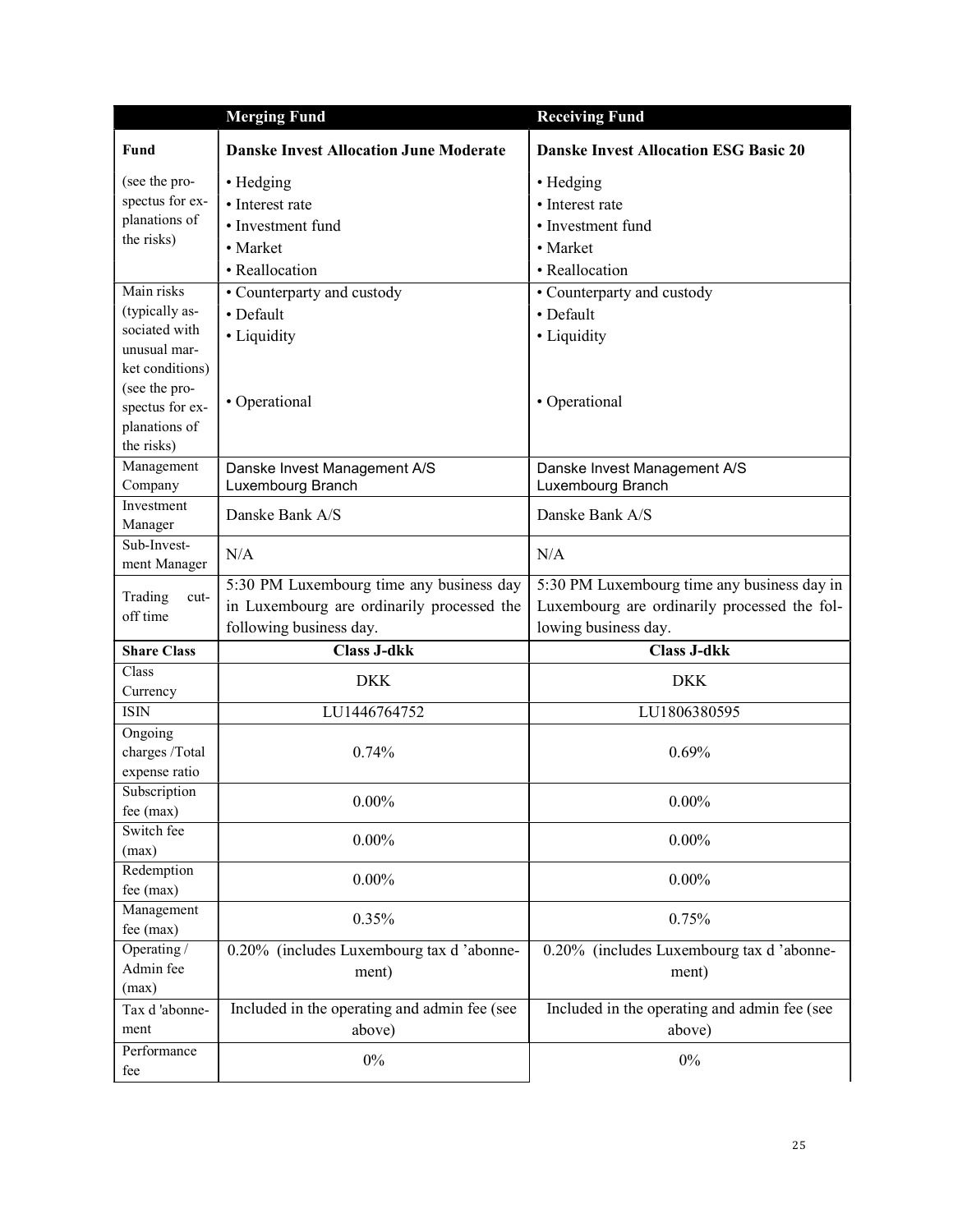|                                                | <b>Merging Fund</b>                                    | <b>Receiving Fund</b>                                  |
|------------------------------------------------|--------------------------------------------------------|--------------------------------------------------------|
| Fund                                           | <b>Danske Invest Allocation June Moderate</b>          | <b>Danske Invest Allocation ESG Basic 20</b>           |
| Risk and Re-<br>ward Indicator<br>(SRRI)       | 3                                                      | 3                                                      |
| Swing pricing<br>applies                       | Yes                                                    | Yes                                                    |
| <b>Share Class</b>                             | <b>Class WA</b>                                        | <b>Class WA</b>                                        |
| Class<br>Currency                              | <b>EUR</b>                                             | <b>EUR</b>                                             |
| <b>ISIN</b>                                    | LU1668282368                                           | LU1806382021                                           |
| Ongoing<br>charges /Total<br>expense ratio     | 0.59%                                                  | 0.44%                                                  |
| Subscription<br>fee (max)                      | $0.00\%$                                               | $0.00\%$                                               |
| Switch fee<br>(max)                            | $0.00\%$                                               | $0.00\%$                                               |
| Redemption<br>fee (max)                        | $0.00\%$                                               | $0.00\%$                                               |
| Management<br>fee (max)                        | 0.35%                                                  | 0.75%                                                  |
| Operating $\overline{a}$<br>Admin fee<br>(max) | 0.20% (includes Luxembourg tax d'abonne-<br>ment)      | 0.20% (includes Luxembourg tax d'abonne-<br>ment)      |
| Tax d'abonne-<br>ment                          | Included in the operating and admin fee (see<br>above) | Included in the operating and admin fee (see<br>above) |
| Performance<br>fee                             | 0%                                                     | 0%                                                     |
| Risk and Re-<br>ward Indicator<br>(SRRI)       | 3                                                      | 3                                                      |
| Swing pricing<br>applies                       | Yes                                                    | Yes                                                    |

|                                                     | <b>Merging Fund</b>                                                                                             | <b>Receiving Fund</b>                                                                                             |
|-----------------------------------------------------|-----------------------------------------------------------------------------------------------------------------|-------------------------------------------------------------------------------------------------------------------|
| Fund                                                | Danske Invest Allocation June Moderate<br><b>Short</b>                                                          | <b>Danske Invest Allocation ESG Basic 20</b>                                                                      |
| Investment<br>objective                             | To achieve long-term investment growth,<br>while applying a defensive-to-balanced asset<br>allocation strategy. | To achieve long-term investment growth, while<br>applying a defensive-to-balanced asset alloca-<br>tion strategy. |
| Benchmark<br>(for perfor-<br>mance com-<br>parison) | None                                                                                                            | None                                                                                                              |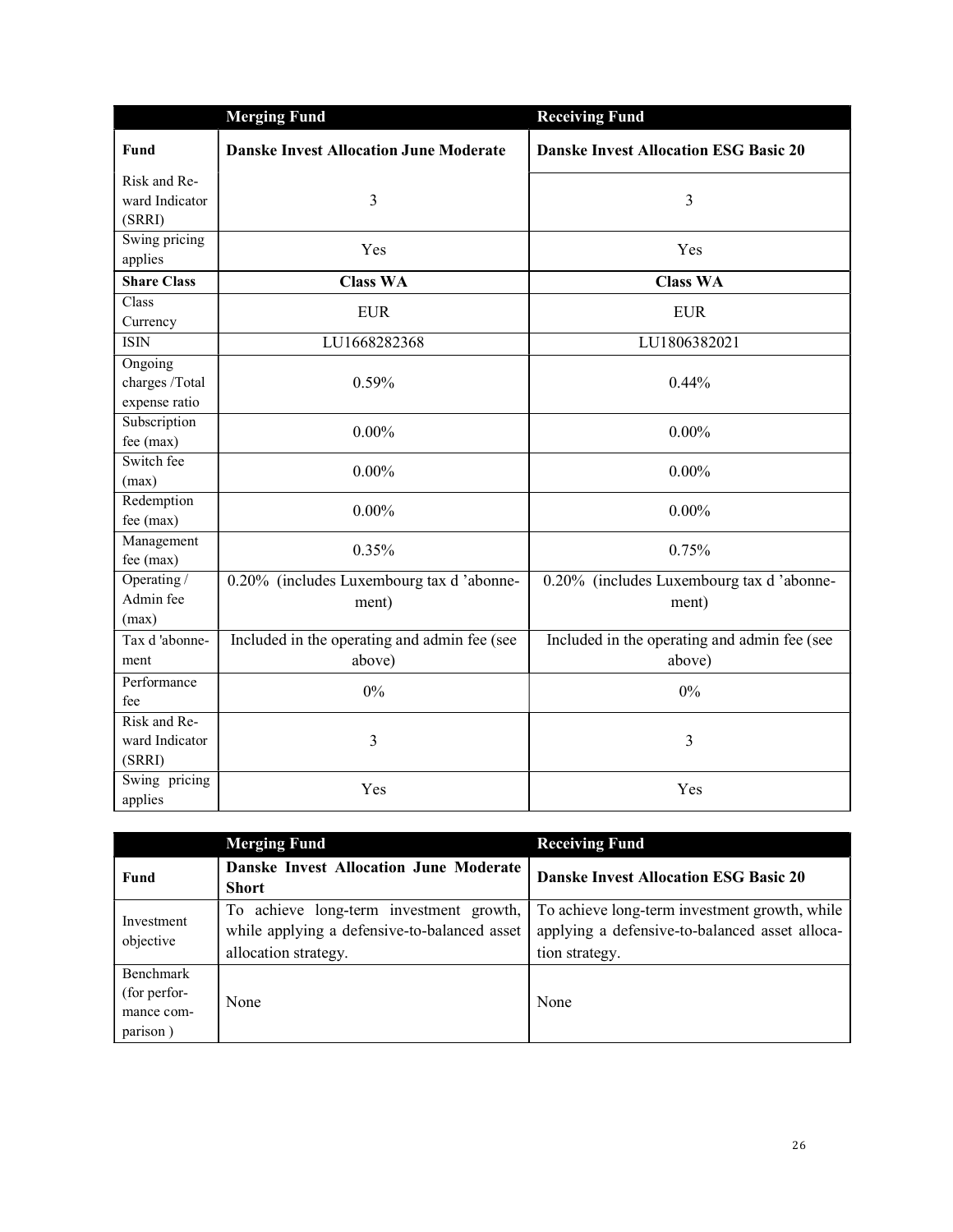|                      | <b>Merging Fund</b>                                                                                                                                                                                                                                                                                                                                                                | <b>Receiving Fund</b>                                                                                                                                                                                                                                                                                                                                                                                                                        |
|----------------------|------------------------------------------------------------------------------------------------------------------------------------------------------------------------------------------------------------------------------------------------------------------------------------------------------------------------------------------------------------------------------------|----------------------------------------------------------------------------------------------------------------------------------------------------------------------------------------------------------------------------------------------------------------------------------------------------------------------------------------------------------------------------------------------------------------------------------------------|
| <b>Fund</b>          | <b>Danske Invest Allocation June Moderate</b><br><b>Short</b>                                                                                                                                                                                                                                                                                                                      | <b>Danske Invest Allocation ESG Basic 20</b>                                                                                                                                                                                                                                                                                                                                                                                                 |
| Investment<br>policy | The fund gains exposure to bonds and equi-<br>ties, with emphasis on bonds, by investing in<br>exchange-traded funds (ETF) and index-<br>tracking funds. The fund may gain exposure<br>to any credit quality, sector and country, in-<br>cluding emerging markets.                                                                                                                 | The fund gains exposure to bonds and equities,<br>with emphasis on bonds, by investing in other<br>funds such as exchange-traded funds (ETF)<br>and index-tracking funds. With these other<br>funds, responsible investment and ESG princi-<br>ples are applied either at the securities selec-<br>tion or index construction level. The fund may<br>gain exposure to any credit quality, sector and<br>country, including emerging markets. |
|                      | The fund's sustainable investment policy<br>does not apply to the underlying funds.<br>Specifically, the fund's default asset alloca-<br>tion is 75% in bonds and 25% in equities, but<br>this may be adjusted depending on the invest-<br>ment manager's market outlook. Over the<br>long term, the majority of the fund's credit<br>exposure is expected to be investment grade. | Specifically, the fund's default asset allocation<br>is 80% in bonds and 20% in equities, but this<br>may be adjusted depending on the investment<br>manager's market outlook. Over the long term,<br>the majority of the fund's credit exposure is<br>expected to be investment grade.                                                                                                                                                      |
|                      | The fund may be exposed, through UCITS<br>only, to the following investments up to the<br>percentages of net assets indicated:<br>• bonds and other debt securities: 60% - 85%<br>· equities: 15% - 40%                                                                                                                                                                            | The fund may be exposed, through UCITS<br>only, to the following investments up to the<br>percentages of net assets indicated:<br>• bonds and other debt securities: 60% - 100%<br>• equities: $0\%$ - $40\%$                                                                                                                                                                                                                                |
| Derivatives          | At least 90% of the fund's investments in<br>other funds holding debt securities are de-<br>nominated in, or hedged into, EUR. How-<br>ever, currency risk can still arise from any<br>non-EUR debt securities held by underlying<br>funds                                                                                                                                         | At least 90% of the fund's investments in other<br>funds holding debt securities are denominated<br>in, or hedged into, EUR. However, currency<br>risk can still arise from any non-EUR debt se-<br>curities held by underlying funds                                                                                                                                                                                                        |
|                      | The fund may use derivatives for hedging<br>and efficient portfolio management.                                                                                                                                                                                                                                                                                                    | The fund may use derivatives for hedging and<br>efficient portfolio management.                                                                                                                                                                                                                                                                                                                                                              |
| Investor<br>profile  | Designed for investors who understand the<br>risks of the fund and plan to invest for at least<br>3 years.<br>The fund may appeal to professional and re-<br>tail investors with basic investment<br>knowledge who:<br>• are looking for investment growth with a                                                                                                                  | Designed for investors who understand the<br>risks of the fund and plan to invest for at least<br>3 years.<br>The fund may appeal to professional and retail<br>investors with basic investment knowledge<br>who:<br>• are looking for investment growth with a sta-                                                                                                                                                                         |
|                      | stable return<br>• are interested in actively managed exposure<br>to passive investments                                                                                                                                                                                                                                                                                           | ble return<br>• are interested in actively managed exposure<br>to passive investments                                                                                                                                                                                                                                                                                                                                                        |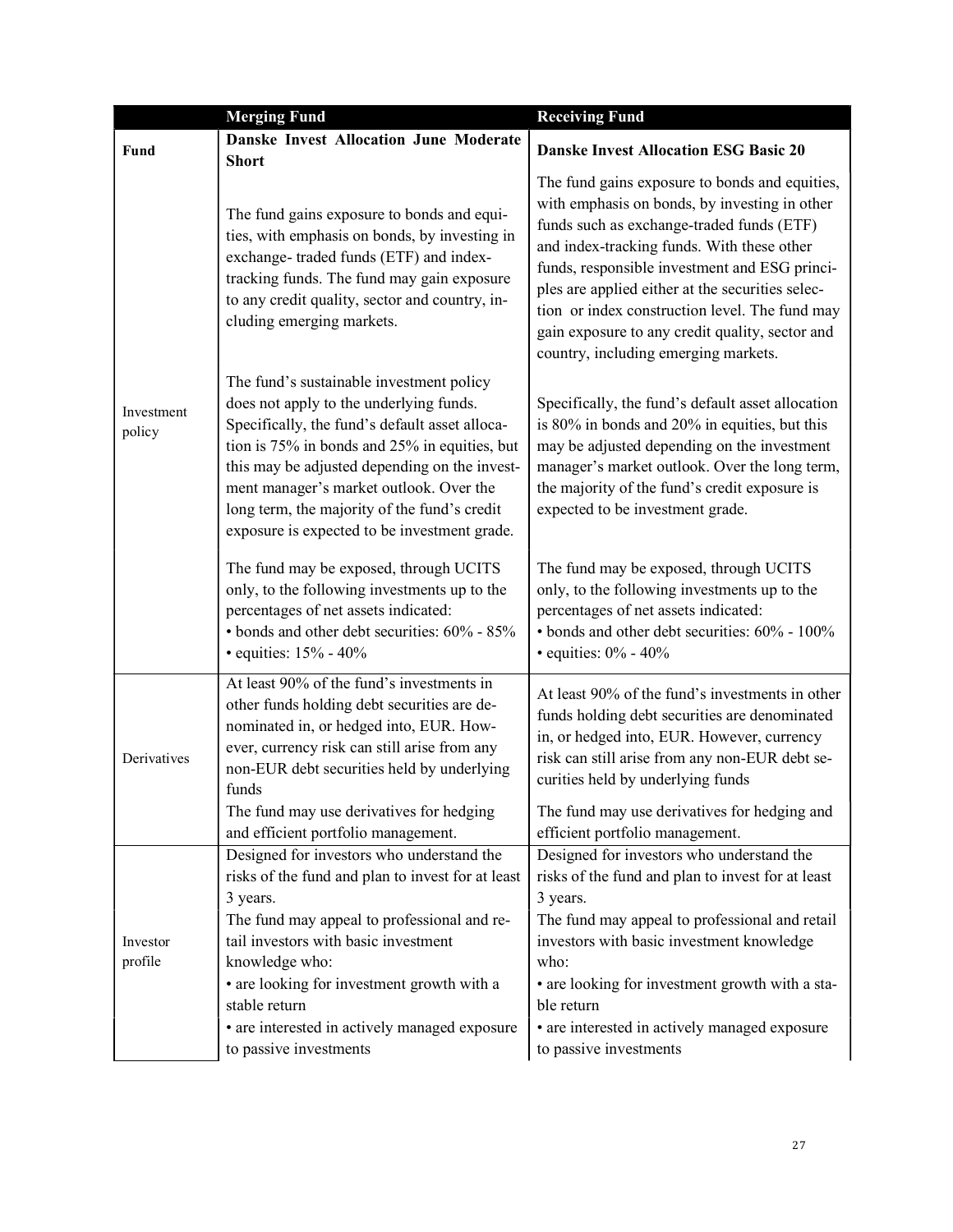|                                 | <b>Merging Fund</b>                           | <b>Receiving Fund</b>                             |
|---------------------------------|-----------------------------------------------|---------------------------------------------------|
|                                 | <b>Danske Invest Allocation June Moderate</b> |                                                   |
| Fund                            | <b>Short</b>                                  | <b>Danske Invest Allocation ESG Basic 20</b>      |
|                                 | • are interested in a mixed asset allocation  |                                                   |
|                                 | with a strong bond component, either as a     | • are interested in a mixed asset allocation with |
|                                 | core investment or for diversification pur-   | a strong bond component, either as a core in-     |
|                                 | poses                                         | vestment or for diversification purposes          |
|                                 | • have a medium risk profile                  | • have a medium risk profile                      |
|                                 | • can bear moderate temporary losses          | • can bear moderate temporary losses              |
|                                 | • Active management                           | • Active management                               |
| Main risks                      | • Credit                                      | • Credit                                          |
| (typically as-                  | • Currency                                    | • Currency                                        |
| sociated with                   | • Emerging and frontier markets               | • Emerging and frontier markets                   |
| ordinary mar-                   | • Equity                                      | • Equity                                          |
| ket conditions)                 | • Hedging                                     | • Hedging                                         |
| (see the pro-                   | • Interest rate                               | • Interest rate                                   |
| spectus for ex-                 | • Investment fund                             | • Investment fund                                 |
| planations of                   |                                               |                                                   |
| the risks)                      | • Market                                      | • Market                                          |
|                                 | • Reallocation                                | • Reallocation                                    |
| Main risks                      | • Counterparty and custody                    | • Counterparty and custody                        |
| (typically as-<br>sociated with | • Default                                     | • Default                                         |
| unusual mar-                    | • Liquidity                                   | • Liquidity                                       |
| ket conditions)                 |                                               |                                                   |
| (see the pro-                   |                                               |                                                   |
| spectus for ex-                 | • Operational                                 | • Operational                                     |
| planations of                   |                                               |                                                   |
| the risks)                      |                                               |                                                   |
| Management                      | Danske Invest Management A/S                  | Danske Invest Management A/S                      |
| Company                         | Luxembourg Branch                             | Luxembourg Branch                                 |
| Investment                      | Danske Bank A/S                               | Danske Bank A/S                                   |
| Manager                         |                                               |                                                   |
| Sub-Invest-<br>ment Manager     | N/A                                           | N/A                                               |
|                                 | 5:30 PM Luxembourg time any business day      | 5:30 PM Luxembourg time any business day in       |
| Trading<br>cut-                 | in Luxembourg are ordinarily processed the    | Luxembourg are ordinarily processed the fol-      |
| off time                        | following business day.                       | lowing business day.                              |
| <b>Share Class</b>              | <b>Class J-dkk</b>                            | <b>Class J-dkk</b>                                |
| Class                           | <b>DKK</b>                                    | <b>DKK</b>                                        |
| Currency                        |                                               |                                                   |
| <b>ISIN</b>                     | LU1446765213                                  | LU1806380595                                      |
| Ongoing                         |                                               |                                                   |
| charges /Total                  | 0.74%                                         | 0.69%                                             |
| expense ratio                   |                                               |                                                   |
| Subscription<br>fee (max)       | $0.00\%$                                      | $0.00\%$                                          |
| Switch fee                      |                                               |                                                   |
| (max)                           | $0.00\%$                                      | $0.00\%$                                          |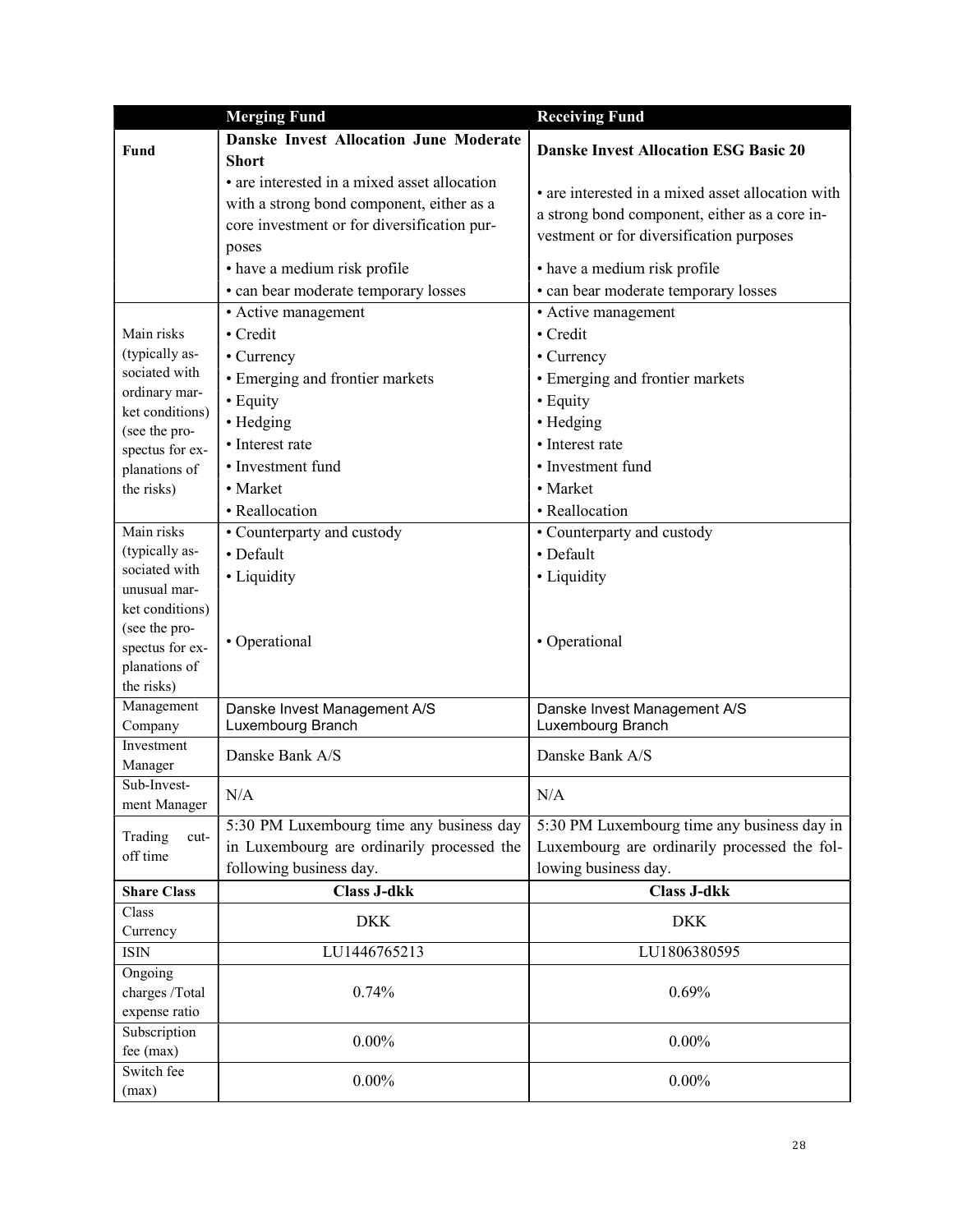|                           | <b>Merging Fund</b>                                           | <b>Receiving Fund</b>                        |
|---------------------------|---------------------------------------------------------------|----------------------------------------------|
| Fund                      | <b>Danske Invest Allocation June Moderate</b><br><b>Short</b> | <b>Danske Invest Allocation ESG Basic 20</b> |
| Redemption<br>$fee$ (max) | $0.00\%$                                                      | $0.00\%$                                     |
| Management<br>fee $(max)$ | $0.35\%$                                                      | 0.75%                                        |
| Operating /               | 0.20% (includes Luxembourg tax d 'abonne-                     | 0.20% (includes Luxembourg tax d'abonne-     |
| Admin fee<br>(max)        | ment)                                                         | ment)                                        |
| Tax d'abonne-             | Included in the operating and admin fee (see                  | Included in the operating and admin fee (see |
| ment                      | above)                                                        | above)                                       |
| Performance<br>fee        | $0\%$                                                         | $0\%$                                        |
| Risk and Re-              |                                                               |                                              |
| ward Indicator            | 3                                                             | 3                                            |
| (SRRI)                    |                                                               |                                              |
| Swing pricing<br>applies  | Yes                                                           | Yes                                          |

|                                                            | <b>Merging Fund</b>                                                                                                                                                                                                                                                                                                                                                                | <b>Receiving Fund</b>                                                                                                                                                                                                                                                                                                                                                                                                                        |
|------------------------------------------------------------|------------------------------------------------------------------------------------------------------------------------------------------------------------------------------------------------------------------------------------------------------------------------------------------------------------------------------------------------------------------------------------|----------------------------------------------------------------------------------------------------------------------------------------------------------------------------------------------------------------------------------------------------------------------------------------------------------------------------------------------------------------------------------------------------------------------------------------------|
| Fund                                                       | <b>Danske Invest Allocation June Defensive</b>                                                                                                                                                                                                                                                                                                                                     | <b>Danske Invest Allocation ESG Basic 20</b>                                                                                                                                                                                                                                                                                                                                                                                                 |
| Investment<br>objective                                    | To achieve long-term investment growth,<br>while applying a defensive asset allocation<br>strategy.                                                                                                                                                                                                                                                                                | To achieve long-term investment growth, while<br>applying a defensive-to-balanced asset alloca-<br>tion strategy.                                                                                                                                                                                                                                                                                                                            |
| <b>Benchmark</b><br>(for perfor-<br>mance com-<br>parison) | None                                                                                                                                                                                                                                                                                                                                                                               | None                                                                                                                                                                                                                                                                                                                                                                                                                                         |
| Investment                                                 | The fund gains exposure to bonds and equi-<br>ties, with emphasis on bonds, by investing in<br>exchange-traded funds (ETF) and index-<br>tracking funds. The fund may gain exposure<br>to any credit quality, sector and country, in-<br>cluding emerging markets.                                                                                                                 | The fund gains exposure to bonds and equities,<br>with emphasis on bonds, by investing in other<br>funds such as exchange-traded funds (ETF)<br>and index-tracking funds. With these other<br>funds, responsible investment and ESG princi-<br>ples are applied either at the securities selec-<br>tion or index construction level. The fund may<br>gain exposure to any credit quality, sector and<br>country, including emerging markets. |
| policy                                                     | The fund's sustainable investment policy<br>does not apply to the underlying funds.<br>Specifically, the fund's default asset alloca-<br>tion is 90% in bonds and 10% in equities, but<br>this may be adjusted depending on the invest-<br>ment manager's market outlook. Over the<br>long term, the majority of the fund's credit<br>exposure is expected to be investment grade. | Specifically, the fund's default asset allocation<br>is 80% in bonds and 20% in equities, but this<br>may be adjusted depending on the investment<br>manager's market outlook. Over the long term,<br>the majority of the fund's credit exposure is<br>expected to be investment grade.                                                                                                                                                      |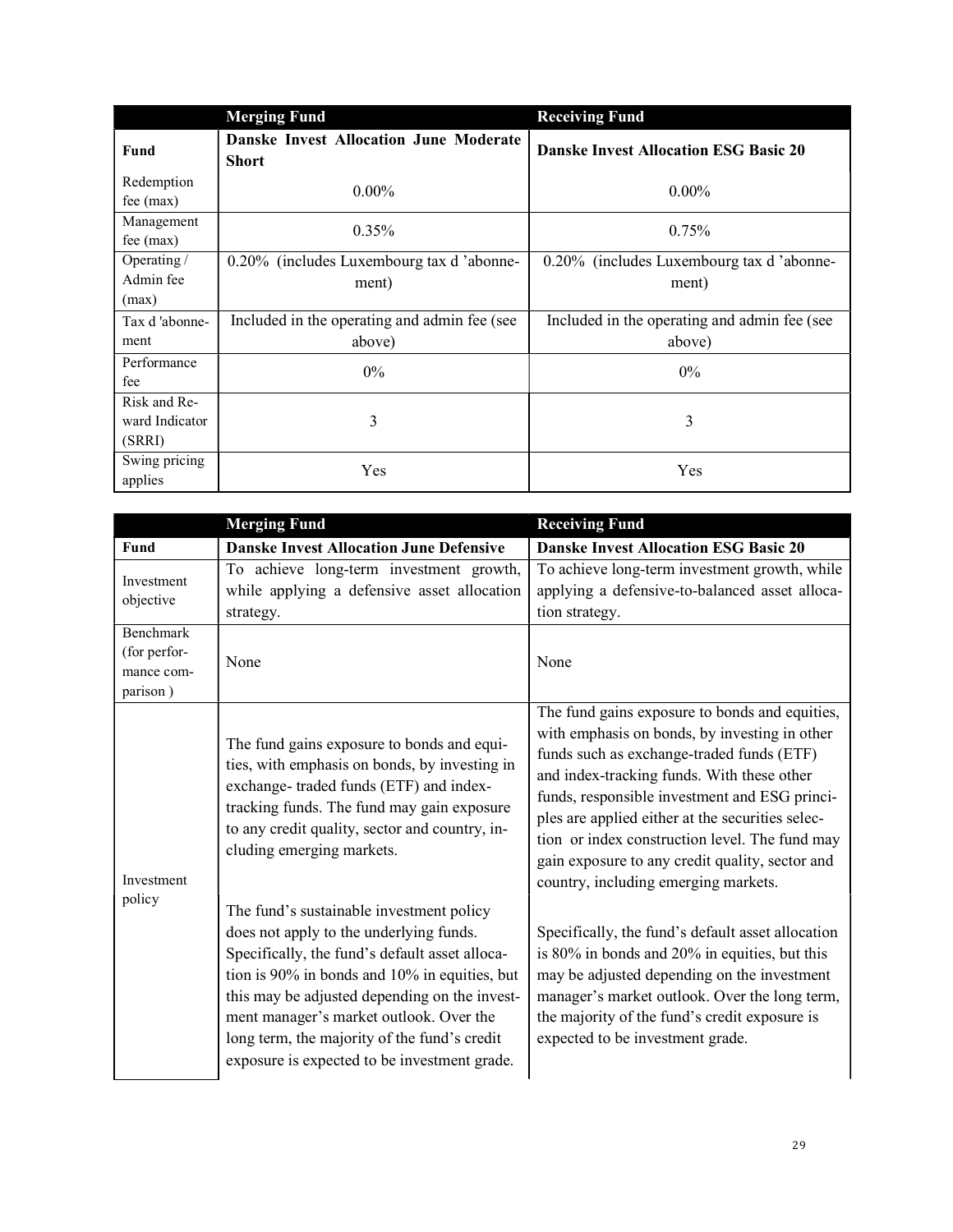|                                  | <b>Merging Fund</b>                                                                                                                                                                                                                                                                                                                                                                                                                                                                                                                                | <b>Receiving Fund</b>                                                                                                                                                                                                                                                                                                                                                                                                                                                                                                                           |
|----------------------------------|----------------------------------------------------------------------------------------------------------------------------------------------------------------------------------------------------------------------------------------------------------------------------------------------------------------------------------------------------------------------------------------------------------------------------------------------------------------------------------------------------------------------------------------------------|-------------------------------------------------------------------------------------------------------------------------------------------------------------------------------------------------------------------------------------------------------------------------------------------------------------------------------------------------------------------------------------------------------------------------------------------------------------------------------------------------------------------------------------------------|
| <b>Fund</b>                      | <b>Danske Invest Allocation June Defensive</b>                                                                                                                                                                                                                                                                                                                                                                                                                                                                                                     | <b>Danske Invest Allocation ESG Basic 20</b>                                                                                                                                                                                                                                                                                                                                                                                                                                                                                                    |
|                                  | The fund may be exposed, through UCITS<br>only, to the following investments up to the<br>percentages of net assets indicated:<br>• bonds and other debt securities: 75% -<br>100%<br>• equities: $0\%$ - 25%                                                                                                                                                                                                                                                                                                                                      | The fund may be exposed, through UCITS<br>only, to the following investments up to the<br>percentages of net assets indicated:<br>• bonds and other debt securities: 60% - 100%<br>• equities: $0\%$ - $40\%$                                                                                                                                                                                                                                                                                                                                   |
| Derivatives                      | At least 90% of the fund's investments in<br>other funds holding debt securities are de-<br>nominated in, or hedged into, EUR. How-<br>ever, currency risk can still arise from any<br>non-EUR debt securities held by underlying<br>funds<br>The fund may use derivatives for hedging                                                                                                                                                                                                                                                             | At least 90% of the fund's investments in other<br>funds holding debt securities are denominated<br>in, or hedged into, EUR. However, currency<br>risk can still arise from any non-EUR debt se-<br>curities held by underlying funds<br>The fund may use derivatives for hedging and                                                                                                                                                                                                                                                           |
|                                  | and efficient portfolio management.                                                                                                                                                                                                                                                                                                                                                                                                                                                                                                                | efficient portfolio management.                                                                                                                                                                                                                                                                                                                                                                                                                                                                                                                 |
| Investor<br>profile              | Designed for investors who understand the<br>risks of the fund and plan to invest for at least<br>3 years.<br>The fund may appeal to professional and re-<br>tail investors with basic investment<br>knowledge who:<br>• are looking for investment growth with a<br>stable return<br>• are interested in actively managed exposure<br>to passive investments<br>• are interested in a mixed asset allocation<br>with a strong bond component, either as a<br>core investment or for diversification pur-<br>poses<br>• have a medium risk profile | Designed for investors who understand the<br>risks of the fund and plan to invest for at least<br>3 years.<br>The fund may appeal to professional and retail<br>investors with basic investment knowledge<br>who:<br>• are looking for investment growth with a sta-<br>ble return<br>• are interested in actively managed exposure<br>to passive investments<br>• are interested in a mixed asset allocation with<br>a strong bond component, either as a core in-<br>vestment or for diversification purposes<br>• have a medium risk profile |
|                                  |                                                                                                                                                                                                                                                                                                                                                                                                                                                                                                                                                    |                                                                                                                                                                                                                                                                                                                                                                                                                                                                                                                                                 |
| Main risks                       | · can bear moderate temporary losses<br>• Active management<br>• Credit                                                                                                                                                                                                                                                                                                                                                                                                                                                                            | • can bear moderate temporary losses<br>• Active management<br>• Credit                                                                                                                                                                                                                                                                                                                                                                                                                                                                         |
| (typically as-                   | • Currency                                                                                                                                                                                                                                                                                                                                                                                                                                                                                                                                         | • Currency                                                                                                                                                                                                                                                                                                                                                                                                                                                                                                                                      |
| sociated with                    | • Emerging and frontier markets                                                                                                                                                                                                                                                                                                                                                                                                                                                                                                                    | • Emerging and frontier markets                                                                                                                                                                                                                                                                                                                                                                                                                                                                                                                 |
| ordinary mar-                    | • Equity                                                                                                                                                                                                                                                                                                                                                                                                                                                                                                                                           | • Equity                                                                                                                                                                                                                                                                                                                                                                                                                                                                                                                                        |
| ket conditions)<br>(see the pro- | • Hedging                                                                                                                                                                                                                                                                                                                                                                                                                                                                                                                                          | • Hedging                                                                                                                                                                                                                                                                                                                                                                                                                                                                                                                                       |
| spectus for ex-                  | • Interest rate                                                                                                                                                                                                                                                                                                                                                                                                                                                                                                                                    | • Interest rate                                                                                                                                                                                                                                                                                                                                                                                                                                                                                                                                 |
| planations of                    | • Investment fund                                                                                                                                                                                                                                                                                                                                                                                                                                                                                                                                  | • Investment fund                                                                                                                                                                                                                                                                                                                                                                                                                                                                                                                               |
| the risks)                       | • Market                                                                                                                                                                                                                                                                                                                                                                                                                                                                                                                                           | • Market                                                                                                                                                                                                                                                                                                                                                                                                                                                                                                                                        |
|                                  | • Reallocation                                                                                                                                                                                                                                                                                                                                                                                                                                                                                                                                     | • Reallocation                                                                                                                                                                                                                                                                                                                                                                                                                                                                                                                                  |
| Main risks                       | • Counterparty and custody                                                                                                                                                                                                                                                                                                                                                                                                                                                                                                                         | • Counterparty and custody                                                                                                                                                                                                                                                                                                                                                                                                                                                                                                                      |
| (typically as-                   | • Default                                                                                                                                                                                                                                                                                                                                                                                                                                                                                                                                          | • Default                                                                                                                                                                                                                                                                                                                                                                                                                                                                                                                                       |
| sociated with                    | • Liquidity                                                                                                                                                                                                                                                                                                                                                                                                                                                                                                                                        | • Liquidity                                                                                                                                                                                                                                                                                                                                                                                                                                                                                                                                     |
| unusual mar-<br>ket conditions)  | • Operational                                                                                                                                                                                                                                                                                                                                                                                                                                                                                                                                      | • Operational                                                                                                                                                                                                                                                                                                                                                                                                                                                                                                                                   |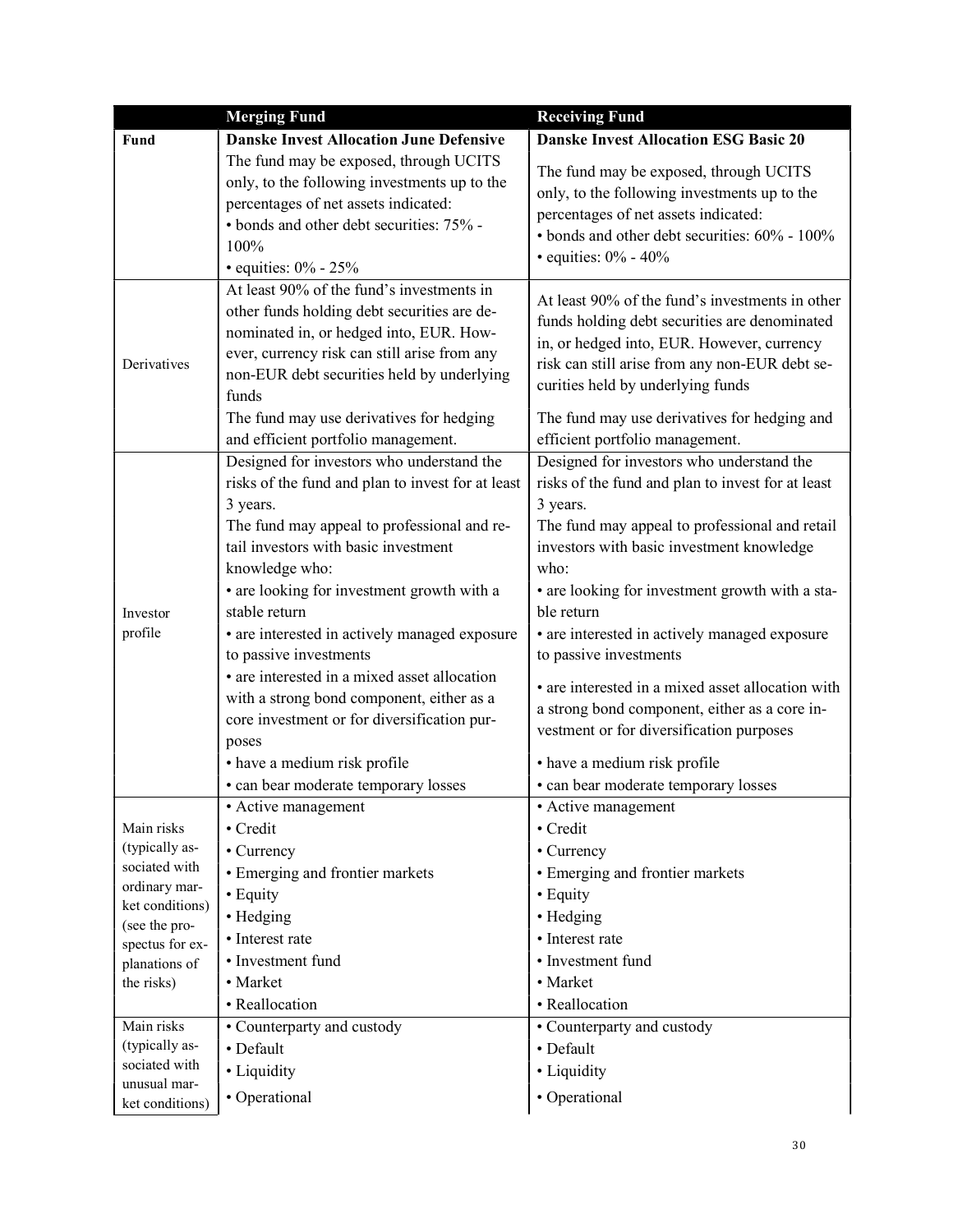|                         | <b>Merging Fund</b>                            | <b>Receiving Fund</b>                        |
|-------------------------|------------------------------------------------|----------------------------------------------|
| Fund                    | <b>Danske Invest Allocation June Defensive</b> | <b>Danske Invest Allocation ESG Basic 20</b> |
| (see the pro-           |                                                |                                              |
| spectus for ex-         |                                                |                                              |
| planations of           |                                                |                                              |
| the risks)              |                                                |                                              |
| Management              | Danske Invest Management A/S                   | Danske Invest Management A/S                 |
| Company                 | Luxembourg Branch                              | Luxembourg Branch                            |
| Investment              | Danske Bank A/S                                | Danske Bank A/S                              |
| Manager                 |                                                |                                              |
| Sub-Invest-             | N/A                                            | N/A                                          |
| ment Manager            |                                                |                                              |
| Trading<br>cut-         | 5:30 PM Luxembourg time any business day       | 5:30 PM Luxembourg time any business day in  |
| off time                | in Luxembourg are ordinarily processed the     | Luxembourg are ordinarily processed the fol- |
|                         | following business day.                        | lowing business day.                         |
| <b>Share Class</b>      | <b>Class J-dkk</b>                             | <b>Class J-dkk</b>                           |
| Class                   |                                                |                                              |
| Currency                | <b>DKK</b>                                     | <b>DKK</b>                                   |
| <b>ISIN</b>             | LU1446763606                                   | LU1806380595                                 |
| Ongoing                 |                                                |                                              |
| charges /Total          | 0.74%                                          | 0.69%                                        |
| expense ratio           |                                                |                                              |
| Subscription            | $0.00\%$                                       | $0.00\%$                                     |
| fee (max)               |                                                |                                              |
| Switch fee              | $0.00\%$                                       | $0.00\%$                                     |
| (max)                   |                                                |                                              |
| Redemption              | $0.00\%$                                       | $0.00\%$                                     |
| fee (max)               |                                                |                                              |
| Management<br>fee (max) | 0.35%                                          | 0.75%                                        |
| Operating /             | 0.20% (includes Luxembourg tax d'abonne-       | 0.20% (includes Luxembourg tax d'abonne-     |
| Admin fee               |                                                |                                              |
| (max)                   | ment)                                          | ment)                                        |
| Tax d'abonne-           | Included in the operating and admin fee (see   | Included in the operating and admin fee (see |
| ment                    | above)                                         | above)                                       |
| Performance             |                                                |                                              |
| fee                     | $0\%$                                          | $0\%$                                        |
| Risk and Re-            |                                                |                                              |
| ward Indicator          | 3                                              | 3                                            |
| (SRRI)                  |                                                |                                              |
| Swing pricing           |                                                |                                              |
| applies                 | Yes                                            | Yes                                          |
| <b>Share Class</b>      | <b>Class WA</b>                                | <b>Class WA</b>                              |
| Class                   | <b>EUR</b>                                     | <b>EUR</b>                                   |
| Currency                |                                                |                                              |
| <b>ISIN</b>             | LU1668277871                                   | LU1806382021                                 |
| Ongoing                 |                                                |                                              |
| charges /Total          | 0.59%                                          | 0.44%                                        |
| expense ratio           |                                                |                                              |